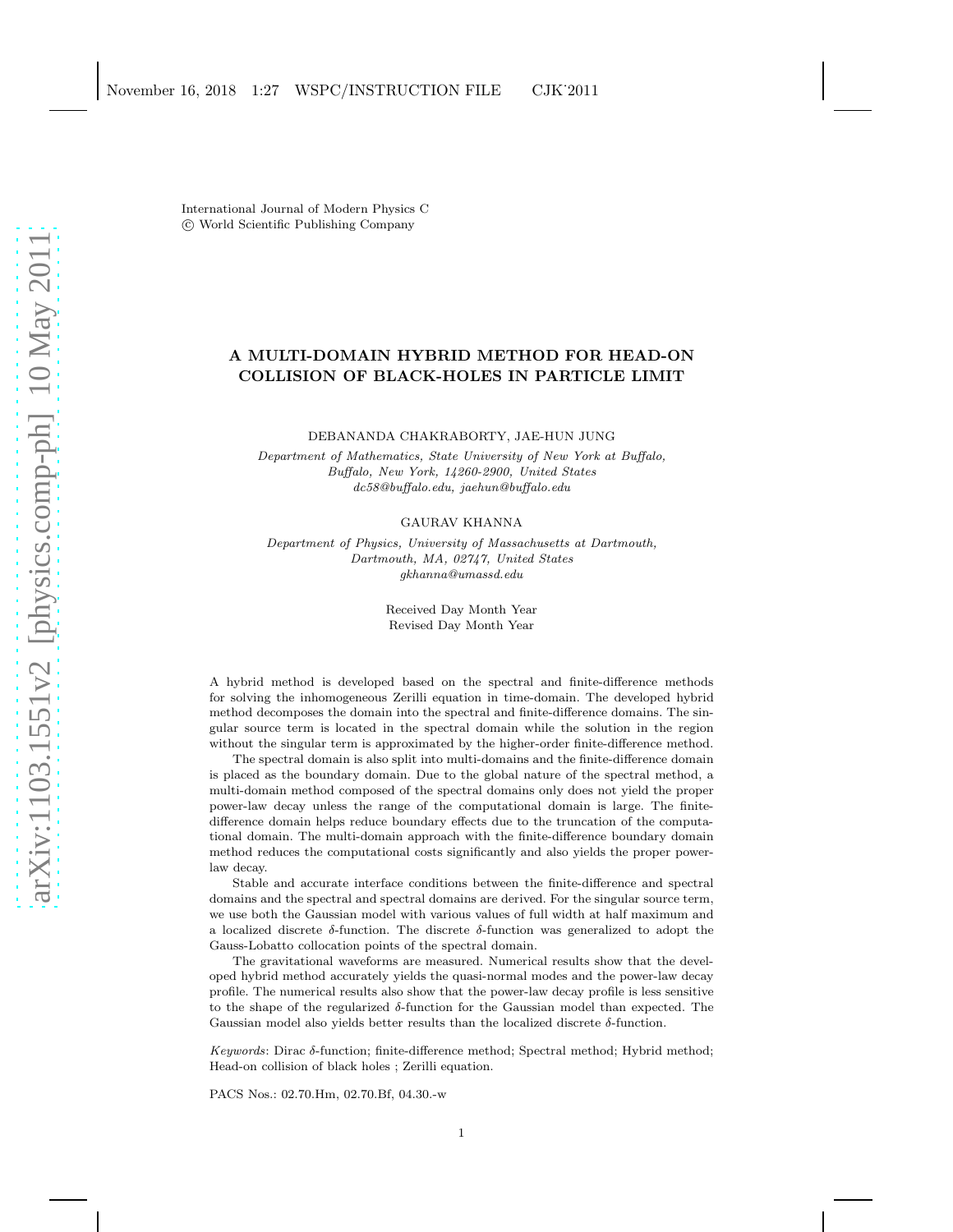### 1. Introduction

Since the classic works  $1.2$  $1.2$  $1.2$  by Frank Zerilli in early 70's on the particle falling in a Schwarzschild geometry, a lot of research and study has been performed on this fundamental problem  $4,5,6,7,8,9,10,11,12$  $4,5,6,7,8,9,10,11,12$  $4,5,6,7,8,9,10,11,12$  $4,5,6,7,8,9,10,11,12$  $4,5,6,7,8,9,10,11,12$  $4,5,6,7,8,9,10,11,12$  $4,5,6,7,8,9,10,11,12$  $4,5,6,7,8,9,10,11,12$  $4,5,6,7,8,9,10,11,12$  $4,5,6,7,8,9,10,11,12$  $4,5,6,7,8,9,10,11,12$  $4,5,6,7,8,9,10,11,12$  $4,5,6,7,8,9,10,11,12$  $4,5,6,7,8,9,10,11,12$  $4,5,6,7,8,9,10,11,12$  $4,5,6,7,8,9,10,11,12$ . One of the earliest computational calculations was made by Press and his co-workers, which is now known as DRPP calculation  $\delta$  on the radiation emitted when a particle starting from rest at infinity falls into a non-spinning black hole. The collision of two black holes is, in principle, one of the most efficient mechanisms for the generation of the gravitational waves. In recent years the extreme mass ratio limit of the binary system has been a special focus of research in gravitational physics. Extreme-Mass-Ratio Inspirals (EMRIs) are one of the main sources of the gravitational waves for the gravitational wave detectors, such as Laser Interferometer Space Antenna (LISA)  $^{13}$ . EMRIs are binary systems composed of a stellar compact object  $(SCO)$  with a mass, m in the range of  $m = 1 \sim 10^2 M_{\odot}$  inspiralling into a massive black hole (MBH) with a mass, M in the range of  $M = 10^4 \sim 10^7 M_{\bigodot}$  located at the galactic center. Thus, the mass ratios involved are  $\mu := m/M \sim 10^{-7} - 10^{-2}$ . During the slow inspiral phase the system is driven by the emission of gravitational radiation, the general features of which are now well understood. Press showed that there is always an intermediate stage where the ringdown is dominated by a set of oscillating and exponentially decaying solutions, quasinormal modes (QNMs) whose spectrum depends only on the mass of the black hole and the multipole-moment index  $l$  of the initial perturbation  $^{14}$ . This regime is followed by a power-law *tail* decay due to backscattering.

For the EMRI, the small companion black hole is modeled as a point particle, and the problem can be framed by using the black hole perturbation theory. Moreover, as the first approximation, the point particle follows the geodesics in the spacetime of the central black hole. The frequency-domain approach to this problem has achieved many remarkable results. Specifically the accurate  $(\lesssim 10^{-4})$  determination of the energy flux of gravitational waves was obtained in the frequency-domain <sup>15</sup>. However, the frequency-domain approach can take long computational time and lose accuracy for non-periodic orbits (for example, parabolic orbits, orbits with high eccentricity or decaying orbits). The time-domain approach seems better suited for such orbits  $3$ . For the time-domain approach, the finite-difference (FD) method is one of the most popular numerical methods. The FD time-domain methods, however, suffer from the relatively poor accuracy at the moment  $^{19}$  $^{19}$  $^{19}$  unless a very high computational resolution is used. The main reason is the point particle approximation, i.e. the approximation of the singular source terms. Various approaches to this issue have been attempted, including the regularizing the Dirac  $\delta$ -function using a narrow Gaussian distribution and also using more advanced discrete  $\delta$ -model [7](#page-24-5),[16](#page-25-5),[19](#page-25-4),[20.](#page-25-6)

Another approach of the EMRI problem is to use the spectral (SP) method [7](#page-24-5),[17](#page-25-7),[18](#page-25-8),[9.](#page-24-7) In our previous work, we used the spectral method to solve the inhomogeneous Zerilli equation in time-domain and obtained good results. But the proper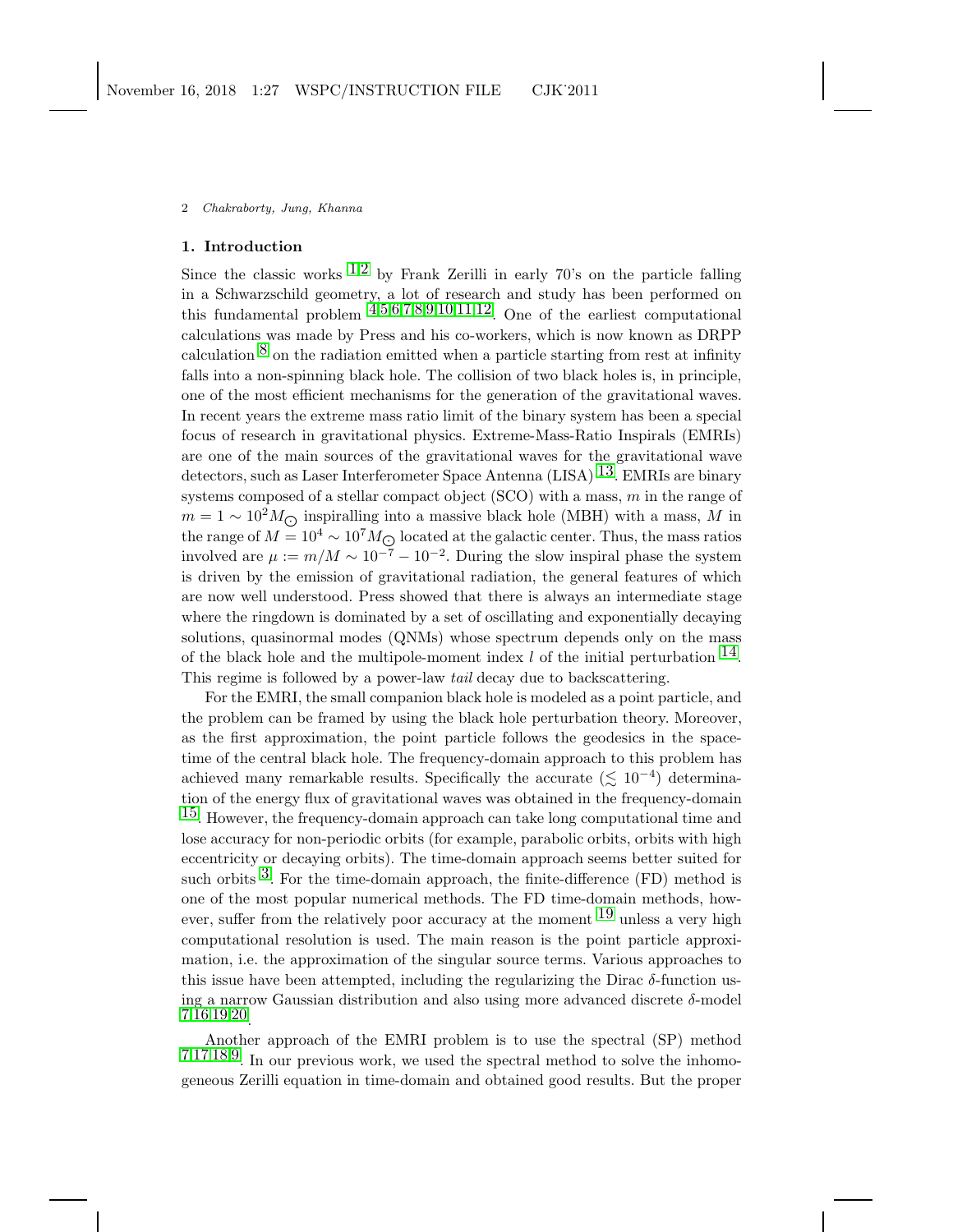power-law decay was not observed  $\frac{7}{1}$ . In early time the solution agrees with the established solution but in very late time the solution is contaminated by the smallscale oscillations. These oscillations are likely due to the artificial truncation of the computational domain.

In this work, we continue our previous research with the spectral method in order to obtain the proper power-law decay. For this, we developed the multi-domain hybrid method. The multi-domain method hybridizes the spectral method and the high-order finite-difference method. The spectral domain is also split into many sub-domains, each of which is also a spectral domain. The main advantage of the multi-domain method is that the computational costs can be significantly reduced by reducing the order of the interpolating polynomial in each sub-domain and the parallelization becomes robust. A fundamental reason for considering the multidomain method is also to reduce the boundary effects due to the artificial truncation of the computational domain for obtaining the proper late time decay profile of the gravitational waveforms. In order to obtain the proper power-law decay, the outer boundary needs to be placed afar, in general. However, having a large size of the computational domain increases the computational costs significantly. In this work, we add the finite-difference domain as the boundary domain. The spectral method is a global method and it is highly sensitive to the boundary effects. To prevent the "fast" propagation of these boundary effects, we use a local method instead as the boundary domain, such as the finite-difference domain. By doing this, we obtain the proper power-law decay while having the computational costs reduced and also exploiting the accuracy of the spectral method. To patch each sub-domain with others, we derive the accurate and stable patching conditions. For the spectral and finite-difference sub-domains, we show that the resolution across the interface needs to be closely uniform. Otherwise, the CFL condition becomes strict.

For the singular source term, we use both the Gaussian δ-function method and the discrete  $\delta$ -function method. For the Gaussian method, we change the shape of the Gaussian profile to mimic the  $\delta$ -function. For the discrete  $\delta$ -function, we generalize the discrete  $\delta$ -function developed by Sundararajan et al.  $19,20$  $19,20$  $19,20$  into the one on the non-uniform grid.

We provide numerical results that show the efficiency and robustness of the proposed hybrid method. Using the hybrid method we could obtain the proper power-law decay with the Gaussian approximation model. We use various shapes of the Gaussian profile and found that the result is insensitive to the shape. That is, even a broad profile, which results in a smooth solution, yields the power-law decay successfully. With the smooth solution, the spectral method does not need to use the filter operation, which increases the computational efficiency further. We also obtain the power-law decay with the discrete δ-function model, but the computed slope was not accurate, which may imply that the discrete  $\delta$ -function model yields correct results only on uniform grids.

This paper is organized as follows. In Section 2, we briefly describe the finite-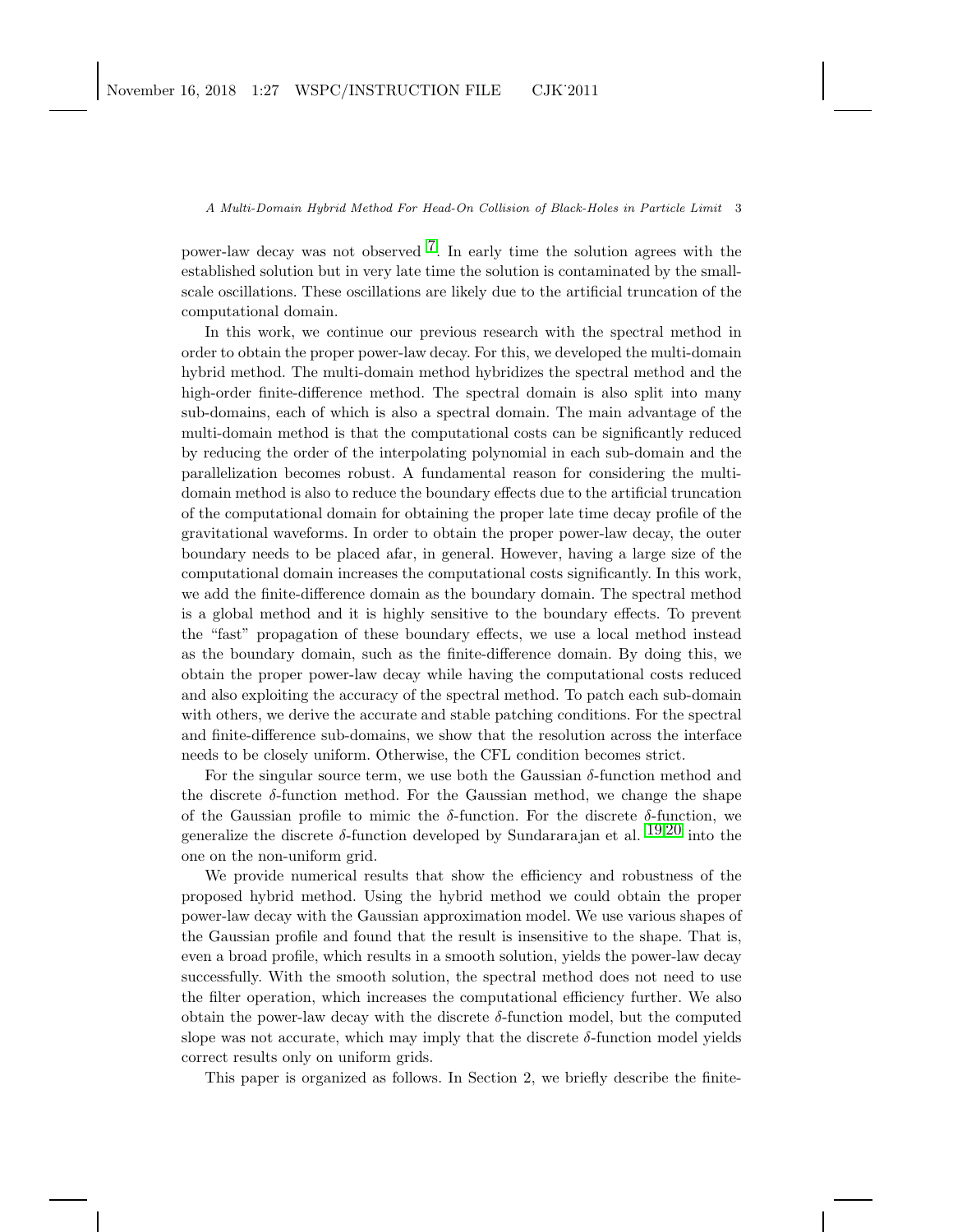difference and spectral methods. For the finite-difference method, we used the 4thorder method. For the spectral method we use the Chebyshev spectral collocation method based on the Gauss-Lobatto collocation points. In Section 3 we describe the discrete δ-function on non-uniform grids. Section 4 explains the Zerilli equation briefly. In Section 5, we describe the proposed hybrid method in details. We derive the stable and accurate interface patching conditions. Boundary conditions are described in Section 6. In Section 7, we discuss the stability of the hybrid method. In Section 8, numerical results are provided. In Section 9, a brief summary and future work are explained.

## 2. finite-difference and spectral methods

### 2.1. finite-difference method

In this work we consider both the 2nd and 4th-order finite-difference method. The 2nd-order finite-difference method for the spatial derivatives are well known and we omit those formulae. Instead we briefly explain the 4th-order finite-difference method. For the 4th-order method we will derive the formula when the grid is non-uniform. This is because, in the spectral domain, we use the Gauss-Lobato collocation points, which are not evenly distributed and we need the finite-difference formula for the boundary conditions in the spectral domain. Also we define the modified flux at the SP-SP interface, which also requires the finite-difference formulae. Details of these are described in section 5.

4th-Order finite-difference method: Uniform grids. Let h be the grid spacing in the finite-difference domain and let  $\xi$  be  $x \leq \xi \leq x + h$ . The standard 4th-order derivatives are given by

Centered difference:

$$
u'(x)|_{x=x_j} = \frac{u_{j-2} - 8u_{j-1} + 8u_{j+1} - u_{j+2}}{12h} - \frac{1}{30}h^4u^{(5)}(\xi). \tag{1}
$$

Off-centered (1 - point) difference:

$$
u'(x)|_{x=x_j} = \frac{-3u_{j-1} - 10u_j + 18u_{j+1} - 6u_{j+2} + u_{j+3}}{12h} + \frac{1}{20}h^4u^{(5)}(\xi). \tag{2}
$$

Off-centered (2 - points) difference:

$$
u'(x)|_{x=x_j} = \frac{-25u_j + 48u_{j+1} - 36u_{j+2} + 16u_{j+3} - 3u_{j+4}}{12h} - \frac{1}{5}h^4u^{(5)}(\xi). \tag{3}
$$

At the left  $x = x^-$  and right  $x = x^+$  boundaries, we used the 2nd-order difference method.

<span id="page-3-0"></span>
$$
= x^{-}: x^{-} < \xi < x^{-} + h
$$
  

$$
u'(x^{-}) = \frac{-3u(x^{-}) + 4u(x^{-} + h) - u(x^{-} + 2h)}{2h} + \frac{2}{3}h^{2}u^{(3)}(\xi),
$$
(4)  
where  $x^{-} < \xi < x^{-} + h$ .

Similarly

 $\hat{x}$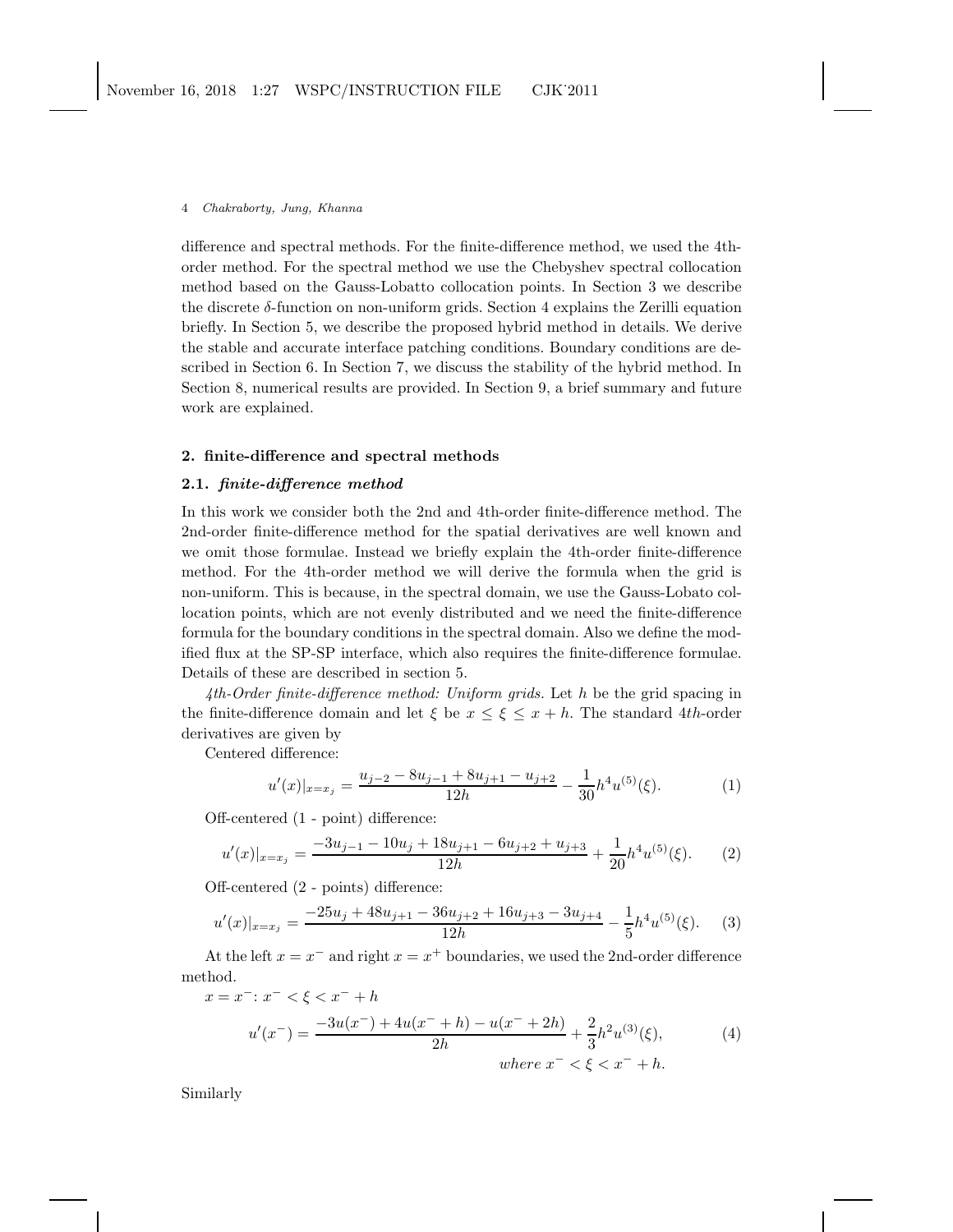$$
x = x^{+}: x^{+} - h < \xi < x^{+}
$$
  
\n
$$
u'(x^{+}) = \frac{3u(x^{+}) - 4u(x^{+} - h) + u(x^{+} - 2h)}{2h} + \frac{2}{3}h^{2}u^{(3)}(\xi),
$$
\nwhere  $x^{+} - h < \xi < x^{+}$ . (5)

The centered 2nd-order derivative is given by

$$
u''(x) = \frac{-u_{j-2} + 16u_{j-1} - 30u_j + 16u_{j+1} - u_{j+2}}{12h^2} - \frac{1}{90}h^4u^{(6)}(\xi). \tag{6}
$$

# 2.2. Spectral method

For the spectral method, we use the Chebyshev spectral collocation method based on the Gauss-Lobatto collocation points. The Chebyshev spectral collocation method seeks a solution in the Chebyshev polynomial space by the Chebyshev polynomials  $T_l(x)$  as

$$
u_N(x,t) = P_N u(x,t) = \sum_{l=0}^{N} \hat{u}_l(t) T_l(x),
$$

where  $T_l(x)$  is the Chebyshev polynomial of degree l and  $\hat{u}_l$  the corresponding expansion coefficient. The commonly used collocation points are the Gauss-Lobatto quadrature points  $x_i$  given by

$$
x_j = \cos(\frac{\pi}{N}j), \quad \forall j = 0, \cdots, N.
$$

These collocation points belong to  $[-1]$  and so we need the proper mapping to fit in our computational domain. The required mapping is

$$
X_j = a + \frac{b-a}{2}(x_j + 1),
$$

where  $[a, b]$  is the original computational domain. The expansion coefficients are given by

$$
\widehat{u}_l(t) = \frac{2}{c_l N} \sum_{j=0}^{N} \frac{1}{c_j} u_j(t) T_l(x_j),
$$

where  $c_n=2$  if  $n=0$  , and  $c_n=1$  otherwise.

## 2.3. Spectral filtering method

We also use the spectral filtering method to minimize the possible non-physical high frequency modes. The oscillations with the spectral method possibly found near the local jump discontinuity and also generated due to inconsistent initial conditions propagate through the whole domain. Our filtered approximation is given by

$$
u_N^{\sigma}(x,t) = \sum_{j=0}^N \sigma(j/N)\hat{u}_j T_j(x),
$$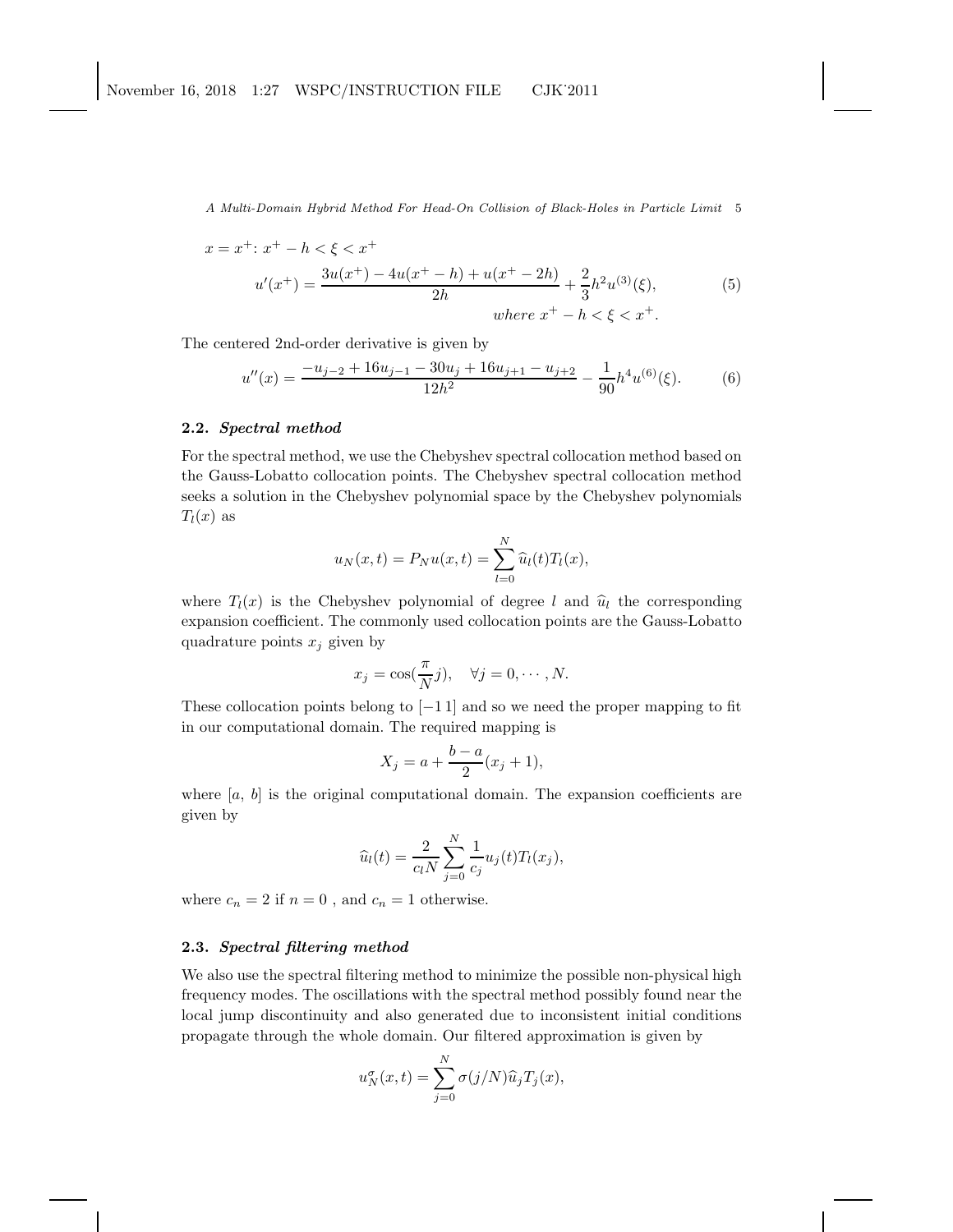where  $\sigma(l/N)$  based on the exponential filter is the filter function according to <sup>[16](#page-25-5),18</sup>. Our filter matrix  $S$  is given by

$$
S_{ij} = \frac{1}{c_j} \sum_{n=0}^{N} \frac{2}{c_n N} T_n(x_i) T_n(x_j) \exp(ln\epsilon(n/N)^p),
$$

where p is the order of filteration and  $\epsilon$  is a constant. The filtered solution at  $x = x_i$ is given by

$$
u_N^{\sigma}(x_i) = \sum_{j=0}^N S_{ij} u_j, \ \forall i = 0, \cdots, N.
$$

## 3. Approximation of singular source

# 3.1. Discrete δ-function with non-uniform grid

Discrete  $\delta$ -function on a uniform grid has been derived in  $^{20}$ . In SP-FD approach, the singular source term is always located inside the spectral domain. Since in the spectral domain the grid is non-uniform  $^{18}$ , we need to redefine the discrete  $\delta$ function on the non-uniform grid. δ-function which exists at  $x = \alpha$ ,  $x_{k+1} \leq \alpha \leq$  $x_{k+2}$ , by using the following relation

$$
\sum_{i} h_i f(x_i) \delta_i = f(\alpha)
$$
\n
$$
= \frac{(\alpha - x_{k+1})(\alpha - x_{k+2})(\alpha - x_{k+3})}{(x_k - x_{k+1})(x_k - x_{k+2})(x_k - x_{k+3})} f(x_k)
$$
\n
$$
+ \frac{(\alpha - x_k)(\alpha - x_{k+2})(\alpha - x_{k+3})}{(x_{k+1} - x_k)(x_{k+1} - x_{k+2})(x_{k+1} - x_{k+3})} f(x_{k+1})
$$
\n
$$
+ \frac{(\alpha - x_k)(\alpha - x_{k+1})(\alpha - x_{k+3})}{(x_{k+2} - x_k)(x_{k+2} - x_{k+1})(x_{k+2} - x_{k+3})} f(x_{k+2})
$$
\n
$$
+ \frac{(\alpha - x_k)(\alpha - x_{k+1})(\alpha - x_{k+2})}{(x_{k+3} - x_k)(x_{k+3} - x_{k+1})(x_{k+3} - x_{k+2})} f(x_{k+3}).
$$

Equating the coefficients of  $f(x_i)$  from both sides yields

$$
\delta_{i} = \begin{cases}\n\frac{(\alpha - x_{k+1})(\alpha - x_{k+2})(\alpha - x_{k+3})}{(x_{k+1} - x_k)^2 (x_{k+2} - x_k)(x_{k+3} - x_k)} & \text{at } x_k \\
\frac{(\alpha - x_k)(\alpha - x_{k+2})}{(\alpha - x_k)(x_{k+2} - x_{k+1})^2 (x_{k+3} - x_{k+3})} & \text{at } x_{k+1} \\
\frac{(\alpha - x_k)(x_{k+2} - x_{k+1})(x_{k+3} - x_{k+1})}{(\alpha - x_k)(\alpha - x_{k+1})(\alpha - x_{k+3})} & \text{at } x_{k+2} \\
\frac{(\alpha - x_k)(x_{k+2} - x_{k+1})(\alpha - x_{k+2})}{(\alpha - x_k)(x_{k+2} - x_{k+1})(x_{k+3} - x_{k+2})} & \text{at } x_{k+3}.\n\end{cases} (7)
$$

$$
\left\{\frac{(\alpha-x_k)(\alpha-x_{k+1})(\alpha-x_{k+2})}{(x_{k+3}-x_k)(x_{k+3}-x_{k+1})(x_{k+3}-x_{k+2})(x_{k+4}-x_{k+3})}\right. \text{ at } x_{k+3}.
$$

For getting the first derivative of the  $\delta$  function we have

$$
\sum h_i f(x_i) \delta'_i = -f'(\alpha) \n= -\sum h_i f'(x_i) \delta_i \n= -\sum h_i \delta_i \frac{f(x_{i+1}) - f(x_{i-1})}{(x_{i+1} - x_{i-1})}.
$$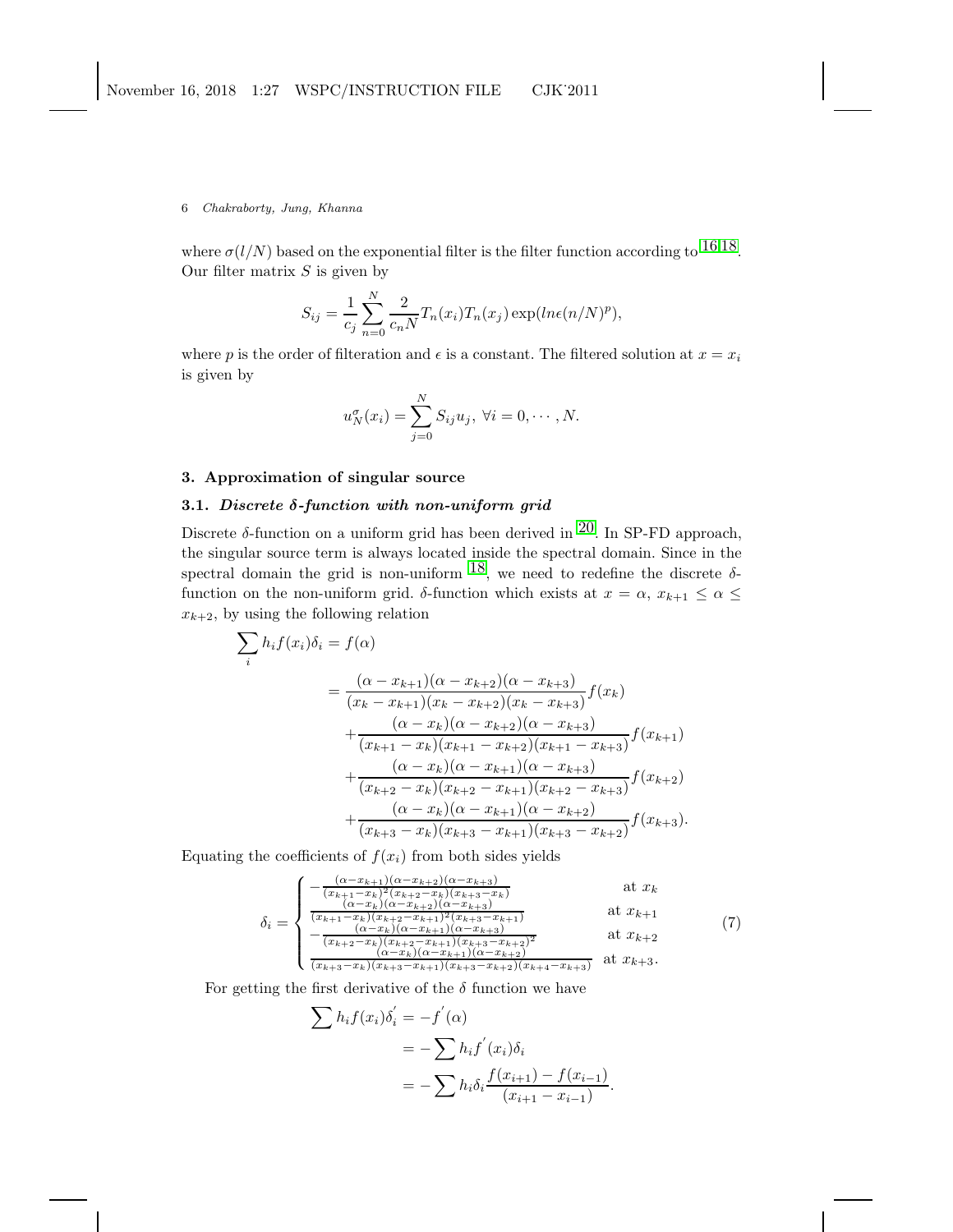Equating the coefficients of  $f(x_i)$  from both sides yields

$$
\delta_{i}^{(x_{k+1}-\alpha)(\alpha-x_{k+2})(\alpha-x_{k+3})}
$$
 at  $x_{k-1}$   
\n
$$
\frac{(\alpha-x_{k})(\alpha-x_{k+2})(x_{k+2}-x_{k})(x_{k+3}-x_{k})}{(x_{k+1}-x_{k})^{2}(x_{k+2}-x_{k})(x_{k+2}-x_{k+1})(x_{k+3}-x_{k+1})}
$$
 at  $x_{k}$   
\n
$$
\frac{(\alpha-x_{k})(\alpha-x_{k+2})(x_{k+2}-x_{k+1})(x_{k+3}-x_{k+1})}{(x_{k+2}-x_{k+1})(x_{k+2}-x_{k})} = \frac{\alpha-x_{k+2}}{(x_{k+3}-x_{k+1})(x_{k+2}-x_{k+1})(x_{k+3}-x_{k})}
$$
 at  $x_{k}$   
\n
$$
\delta_{i}^{'} = \begin{cases}\n\frac{(\alpha-x_{k})(\alpha-x_{k+3})}{(\alpha-x_{k})} \left[\frac{\alpha-x_{k}}{(\alpha-x_{k})} - \frac{\alpha-x_{k+2}}{(\alpha-x_{k})} - \frac{\alpha-x_{k+1}}{(\alpha-x_{k})} - \frac{\alpha-x_{k+1}}{(\alpha-x_{k})} - \frac{\alpha-x_{k+1}}{(\alpha-x_{k})} - \frac{\alpha-x_{k+1}}{(\alpha-x_{k})} - \frac{\alpha-x_{k+1}}{(\alpha-x_{k})} - \frac{\alpha-x_{k+1}}{(\alpha-x_{k})} - \frac{\alpha-x_{k+1}}{(\alpha-x_{k})} - \frac{\alpha-x_{k+1}}{(\alpha-x_{k})} - \frac{\alpha-x_{k+1}}{(\alpha-x_{k})} - \frac{\alpha-x_{k+1}}{(\alpha-x_{k})} - \frac{\alpha-x_{k+1}}{(\alpha-x_{k})} - \frac{\alpha-x_{k+1}}{(\alpha-x_{k})} - \frac{\alpha-x_{k+1}}{(\alpha-x_{k})} - \frac{\alpha-x_{k+1}}{(\alpha-x_{k})} - \frac{\alpha-x_{k+1}}{(\alpha-x_{k})} - \frac{\alpha-x_{k+1}}{(\alpha-x_{k})} - \frac{\alpha-x_{k+1}}{(\alpha-x_{k})} - \frac{\alpha-x_{k+1}}{(\alpha-x_{k})} - \frac{\alpha-x_{k+1}}{(\alpha-x_{k})} - \frac{\alpha-x_{k+1}}{(\alpha-x_{k})} - \frac{\alpha-x_{k+1}}{
$$

### 3.2. Gaussian δ-function

The Gaussian  $\delta$ -function is defined by

$$
\delta(x) = \frac{1}{\sqrt{\pi \sigma}} e^{-\frac{(x-\mu)^2}{\sigma}}.
$$

The shape of the  $\delta\text{-function depends on the full width at half maximum }\sigma.$  If  $\sigma$  is small,  $\delta(x)$  is narrow and if  $\sigma$  has higher value then  $\delta(x)$  is broader. The value of  $\mu$ depends on time and determines the position of the  $\delta$ -function.

### 4. Zerilli equation

The lowest order perturbation theory of the initial Schwarzschild black hole spacetime leads to the inhomogeneous Zerilli equation with even-parity  $\frac{1}{1}$  $\frac{1}{1}$  $\frac{1}{1}$ . Such an equation describes the gravitational wave  $\psi$  in 1 + 1 dimension given by the following second-order wave equation

$$
\psi_{tt} = \psi_{r^*r^*} - V_l(r)\psi - S_l(r,t),
$$
\n(9)

where  $r^*$  is the tortoise coordinate,  $V_l(r)$  the potential term and  $S_l(r,t)$  the source term. For details see [3,10]. The tortoise coordinate, is given by

$$
r^* = r + 2Mln(r/2M - 1),
$$
\n(10)

where r is the physical coordinate and  $r > 2M$ .

One can convert Eq (9) into a system of equations. In some previous works, Zerilli equation was solved in time-domain [14](#page-25-2),[9](#page-24-7) and in all cases the authors converted the 2nd-order PDE to the system of 1st-order equations in space and time. We understand that some instabilities arose and to suppress those instabilities, they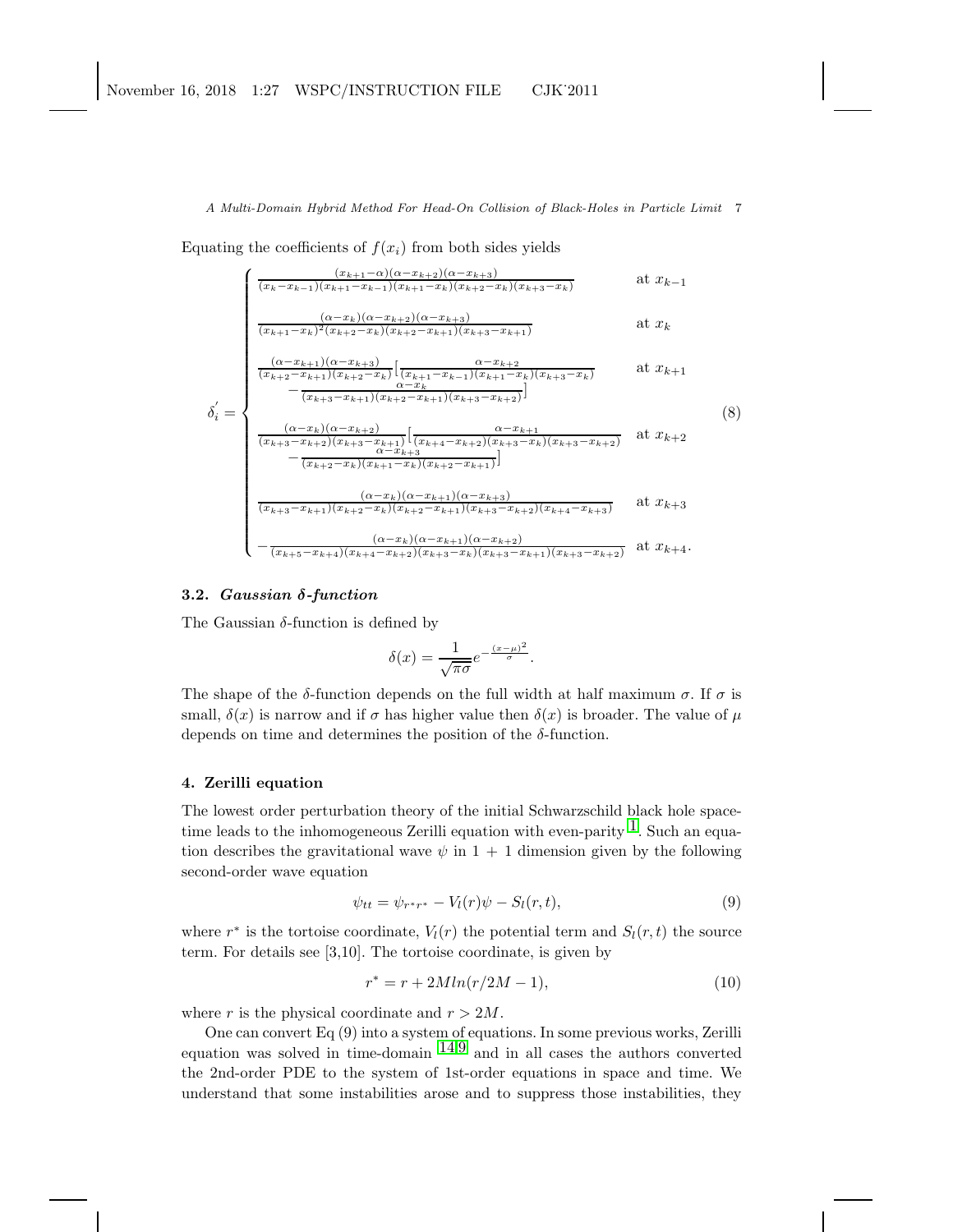introduced an auxiliary field which converted the equation to a coupled set of 1storder equations in space and time.

In this work we do not convert the 2nd-order PDE to the system of equations. Instead we control the instability efficiently by introducing new interface conditions between SP-SP interfaces and SP-FD interfaces. We also correct the numerical flux accordingly.

#### 5. Hybrid method

The hybrid method is basically the domain decomposition method. We use the finite-difference and the spectral methods for the hybrid method. The onedimensional single domain is decomposed into multi-domains. Each domain is carried by either the finite-difference method or the spectral method.

Let  $\Omega = [R_e, R_\infty]$  be the original domain. Suppose that  $\Omega$  is decomposed into M sub-domains and each sub-domain meets its adjacent sub-domain at its boundaries only such that

$$
\Omega = \bigcup_{i=1}^{M} \Omega^{i}, \quad \Omega^{i} \bigcap \Omega^{j} = \partial^{+} \Omega^{i}, \text{ or } \partial^{-} \Omega^{j}, \quad j = i + 1,
$$

where  $\Omega^i$  is the *i*th sub-domain and  $\partial^+\Omega$  and  $\partial^-\Omega$  denote the right and left boundaries of the sub-domain. Let  $\Omega_s^i$  and  $\Omega_f^i$  denote the *i*th sub-domain of the SP domain and the FD domain respectively. The *i*<sup>th</sup> sub-domain  $\Omega^i$  should be either  $\Omega^i_s$  or  $\Omega^i_f$ . Let  $N^i + 1$  be the total number of grid points of  $\Omega^i$  and let  $\{x_0^i, \dots, x_{N^i}^i\}$  be the set of grid points in  $\Omega^i$ . The sub-domains are in order, indexed by the index i from 1 to M. That is,  $i = 1$  is corresponding to the leftmost sub-domain and  $i = M$  the rightmost sub-domain. In this work, by default, we let the last domain be the FD domain, i.e.  $\Omega^M = \Omega_f^M$ . The reason is to control the boundary effects arising from the outer boundary. We found some small oscillations arise from the outer boundary that contaminate the power-law decay when the multi-domain spectral method was used in late times. Since the FD method is the local method, we put a FD domain as the boundary domain to remove the boundary effect.

The main development of the hybrid method is the stable patching algorithm at the domain interfaces between the SP and FD domains and the SP-SP domains. This involves the approximation of the derivatives across the non-uniform grid points, for which we consider the 4th-order FD method with the non-uniform grid and the polynomial interpolation method.

### 5.1. 4th-order finite difference method: non-uniform grids

The 4th-order centered FD method uses 5 points and the non-uniformity needs to be addressed in the FD approximation of the derivatives while the 2nd-order centered FD method does not need such non-uniform adaptation. The schematic diagram is given in Diagram 2.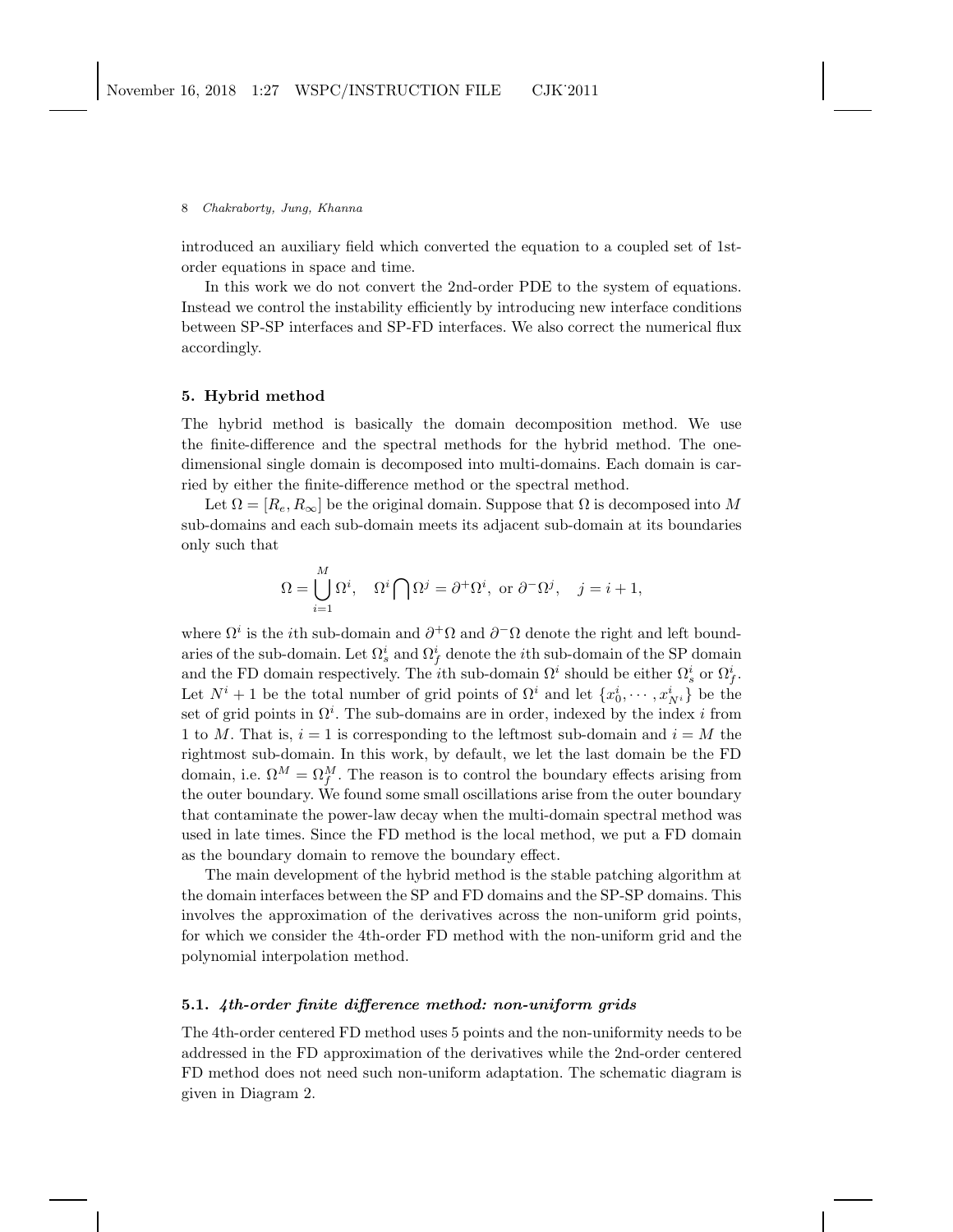2nd-order finite-difference derivative at the spectral domain boundary: FD domain imposes the outflow boundary condition  $(\partial_t + \partial_x)u = 0$  at the right domain boundary. In the case that the last domain is a SP domain, we adopt the nonuniform FD method for the term of  $\partial_x$  in the outflow boundary condition.

Let  $h_i = x_i - x_{i-1}$  and  $h_{i-1} = x_{i-1} - x_{i-2}$  and assume that  $h_i$  and  $h_{i-1}$  are all non-zero constants and are not necessarily the same. With these definitions, let

$$
\lambda = \frac{h_{N_M-1}}{h_{N_M}}.
$$

Hereafter let end and ghost denote the indices of the last grid points and the ghost grid points respectively. Then the derivative  $U'(x)$  at  $x = x_{N_M}^M$  for  $\Omega_s^M$  is given by

<span id="page-8-1"></span>
$$
U'(x) \approx \frac{(\lambda^2 - 1)U_{N_M} - \lambda^2 U_{N_M - 1} + U_{N_M - 2}}{\lambda(\lambda - 1)h_{end}}.\tag{11}
$$

4th-order finite-difference derivative at the interface across the adjacent spectral domains: At the domain interfaces across the SP domains, we use the 4th-order FD method for the 2nd-order derivative (see Diagram 1). Let  $x_j - x_{j-1} = x_{j+1} - x_j = h_j$ ,  $x_j - x_{j-2} = x_{j+2} - x_j = h_{j+1}$  and

$$
\lambda = \frac{h_{j+1}}{h_j}.
$$

Then we have the 2nd-order derivative at  $x = x_j$ 

$$
U''(x_j) \approx \frac{-U_{j-2} + \lambda^4 U_{j-1} - 2(\lambda^4 - 1)U_j + \lambda^4 U_{j+1} - U_{j+2}}{h_j^2 \lambda^2 (\lambda^2 - 1)}.
$$
 (12)

Using the above relation, the derivative at  $x = x_0^i$  for the SP domain  $\Omega_s^i$  is given by

<span id="page-8-0"></span>
$$
U''(x_0^i) \approx \frac{-U_{N_{i-1}-2}^{i-1} + \lambda^4 U_{N_{i-1}-1}^{i-1} - 2(\lambda^4 - 1)U_0^i + \lambda^4 U_1^i - U_2^i}{h_j^2 \lambda^2 (\lambda^2 - 1)}.
$$
 (13)

## 5.2. High-order interpolation

For the interface patching between the FD domain and the SP domain, we use the high-order interpolation based on the Lagrange interpolation. For the interpolation at the ghost cells in the FD domain for the SP approximation in  $\Omega_s^i$ , we use the 4th-order polynomial. For example, for FD-SP patching we use the 5 points in the FD domain,  $\Omega_f^{i-1}$ . These points are  $z_k = x_{N^{i-1}-k}^{i-1}$ ,  $k = 0, 1, 2, 3, 4$ . The points for the ghost cells to seek are  $y_1$  and  $y_2$  (two grid points marked with the symbol  $\times$  in Diagram 2) and these are satisfying the following relations

$$
y_1 < y_2 < x_{N^{i-1}}^{i-1},
$$
  
\n
$$
x_{N^{i-1}}^{i-1} - y_2 = x_1^i - x_0^i
$$
  
\n
$$
y_2 - y_1 = x_2^i - x_1^i.
$$

,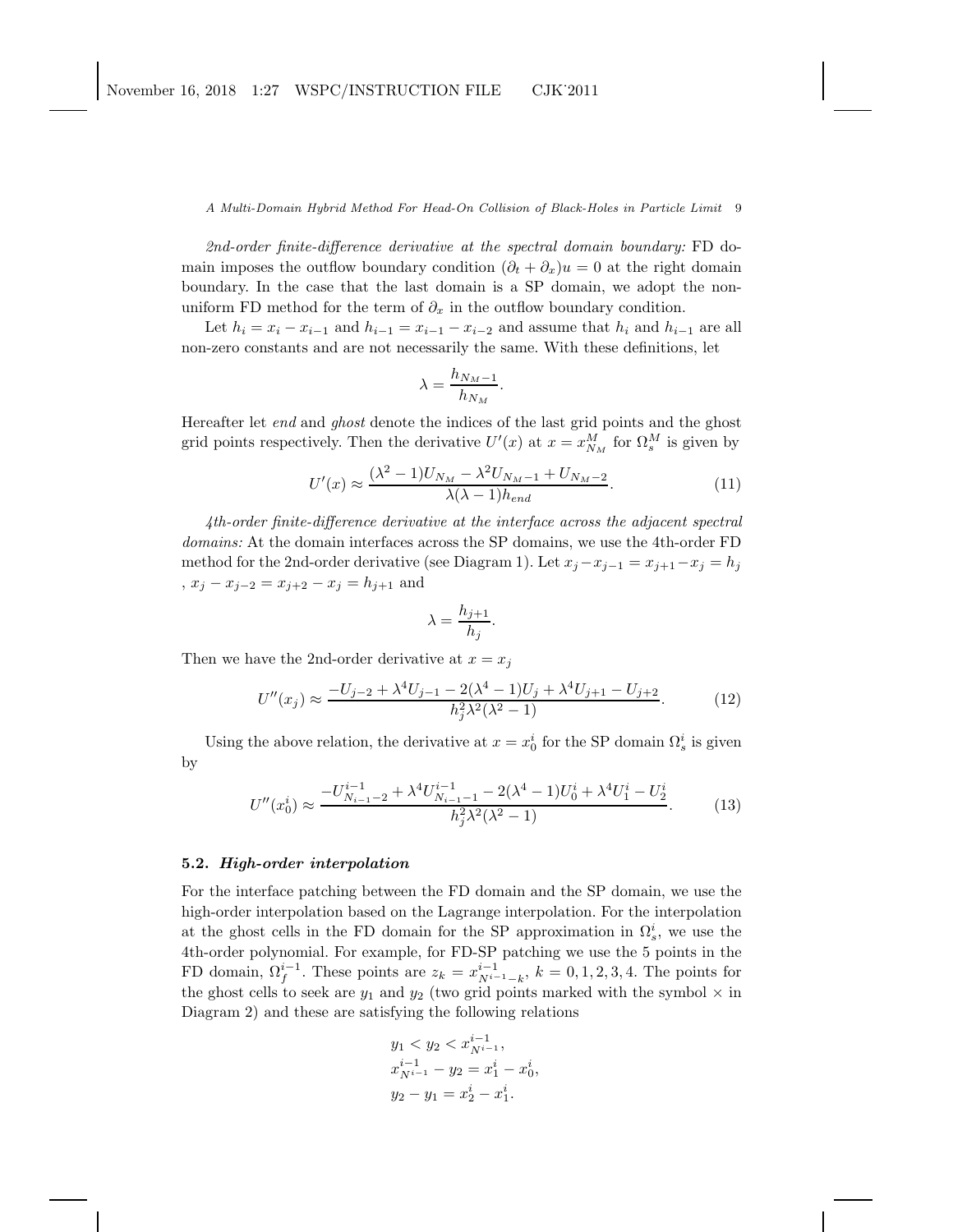We use the Lagrange interpolation to find the interpolation  $U(y)$  at  $y = y_1$ , and  $y = y_2$  such that

<span id="page-9-2"></span>
$$
U(y_j) = \sum_{k=0}^{4} U^{i-1}(z_k) \prod_{l=0, l \neq k}^{4} \frac{y_j - z_l}{z_k - z_l}, \quad j = 1, 2.
$$
 (14)

For the interpolation at the ghost cells in the SP domain for the FD domain  $(\Omega_f^i, \mathcal{S}_f^i)$ e.g.) we use the Chebyshev interpolation in the spectral domain  $(\Omega_s^{i+1})$ . The grid points for the ghost cells in the SP domain are  $w_1$  and  $w_2$  and these are satisfying the following relations (see Diagram 2)

$$
x_0^{i+1} < w_1 < w_2, \\
w_1 - x_0^{i+1} = x_{N^i}^i - x_{N^i - 1}^i, \\
w_2 - w_1 = x_{N^i - 1}^i - x_{N^i - 2}^i.
$$

Since the FD domain has the uniform grids, we have  $w_1 - x_0^{i+1} = w_2 - w_1 =$  $x_{N^{i}}^{i} - x_{N^{i}-1}^{i}$ . Similarly to the FD interpolation, the interpolation  $U(w)$  at  $w = w_{1}$ , and  $w = w_2$  is given by for  $j = 1, 2$ 

<span id="page-9-0"></span>
$$
U(w_j) = \sum_{k=0}^{N^{i+1}} U(x_k^{i+1}) L_k(\xi(w_j)), \quad j = 1, 2.
$$
 (15)

Note that  $\xi$  is the linear mapping from  $[x_0^{i+1}, x_{N^{i+1}}^{i+1}]$  to  $[-1 \quad 1]$ . Here  $L_k(w)$  is the Lagrange interpolation polynomial based on the Chebyshev polynomials given by

$$
L_k(w) = \frac{(-1)^{N^i+1} (1-w^2) T'_{N^{i+1}}(w)}{\bar{c}_k N^{i+1} (w-w_k)},
$$

where  $\bar{c}_j = 2$  if  $j = 0, N^{i+1}$  and  $\bar{c}_j = 1$  otherwise  $^{18}$  $^{18}$  $^{18}$  and  $T'_{N^{i+1}}(w)$  is the derivative of the Chebyshev polynomial of degree  $N^{i+1}$  with respect to w. Since the polynomial order in each SP domain is low, the interpolation can be done quickly without using the fast transformation.

### 5.3. Patching procedure

To explain the patching procedure, we consider the following 2nd-order wave equation,  $u_{tt} - u_{xx} = 0$ . Including the potential term is straightforward.

**SP-SP patching**: Consider the two adjacent SP domains  $\Omega_s^{i+1}$  and  $\Omega_s^i$  whose solutions are denoted by  $\phi$  and  $\psi$ , respectively. (Hereafter, let  $\phi$  and  $\psi$  denote the solution in the left and the right sub-domains, respectively.) The patching is based on Eq. [\(13\)](#page-8-0) at the domain boundaries only. For  $\Omega_s^{i+1}$  the left boundary value is updated based on the following 4th-order method:

<span id="page-9-1"></span>
$$
\phi_0^{j+1} = 2\phi_0^j - \phi_0^{j-1} + \Delta t^2 \frac{-\psi_{N^i-2}^j + \lambda^4 \psi_{N^i-1}^j - 2(\lambda^4 - 1)\phi_0^j + \lambda^4 \phi_1^j - \phi_2^j}{h_o^2 \lambda^2 (\lambda^2 - 1)},
$$
(16)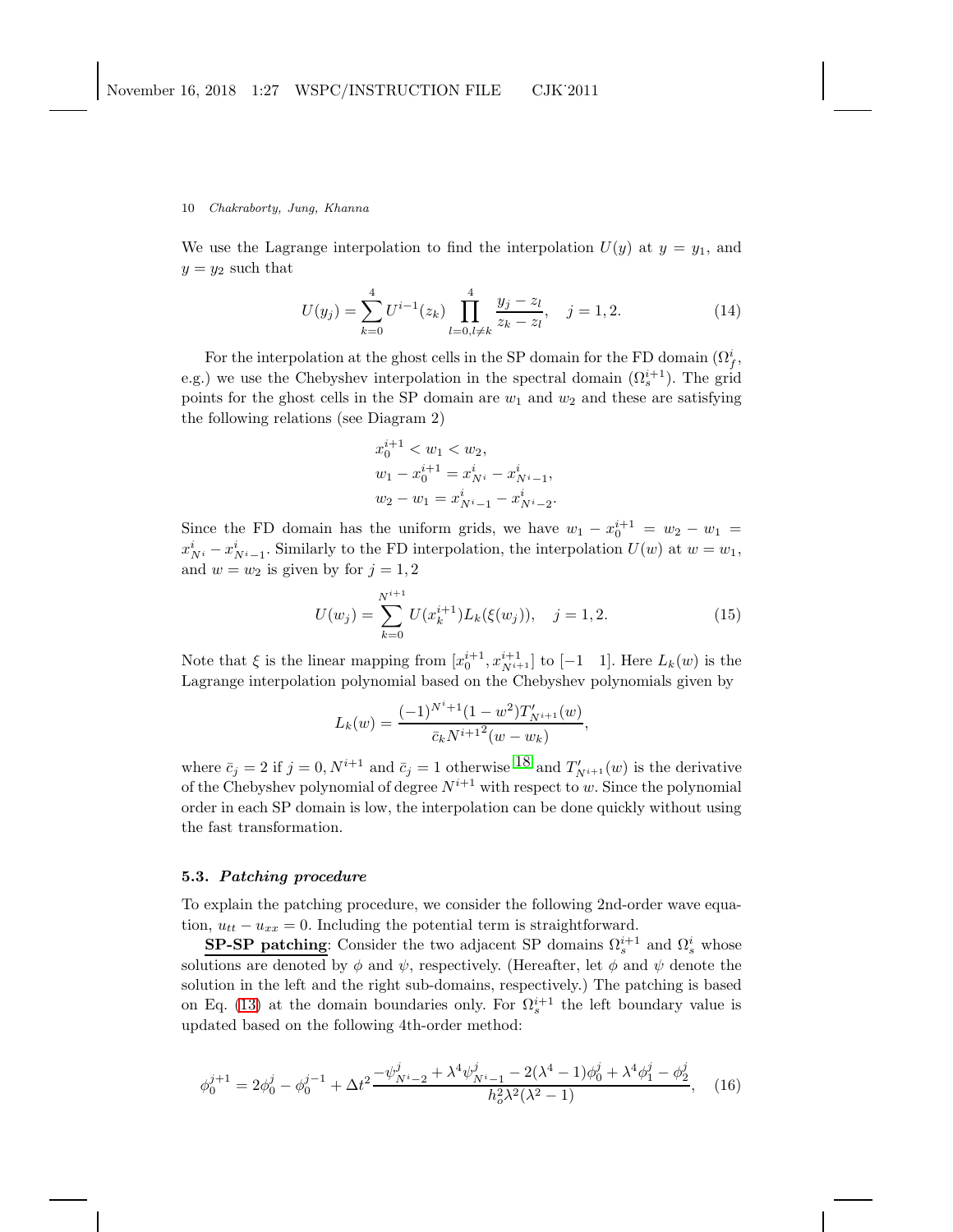where the superscripts  $j + 1$ ,  $j$  and  $j - 1$  indicate the time steps  $(j + 1)\Delta t$ , j∆t, and  $(j-1)\Delta t$  and  $h_o = x_1^{i+1} - x_0^{i+1}$  and  $\lambda = (x_2^{i+1} - x_0^{i+1})/h_o$ . Note that we let every SP domain has the same domain interval. Thus  $h_o = x_{N^i}^i - x_{N^i-1}^i$  and  $x_2^{i+1} - x_0^{i+1} = x_{N^i}^i - x_{N^i-2}^i$ . ∕ ✠ ✉ ✉ ✉ ✉ ✉ ✉ ✉ ✉ ✉ ✐ ✐ ✐ ✐  $\partial \Omega_s^i, \partial \Omega_s^{i+1}$ 

 $\bullet$  Spectral grids,  $\bigcirc$  Spectral ghost cells

Diagram 1: SP - SP patching. Grids at the SP and SP interface

For  $\Omega_s^i$  the right boundary value is updated in the same way:

$$
\psi_{N^{i}}^{j+1} = 2\psi_{N^{i}}^{j} - \psi_{N^{i}}^{j-1} + \Delta t^{2} \frac{-\psi_{N^{i}-2}^{j} + \lambda^{4} \psi_{N^{i}-1}^{j} - 2(\lambda^{4} - 1)\psi_{N^{i}}^{j} + \lambda^{4} \phi_{1}^{j} - \phi_{2}^{j}}{h_{o}^{2} \lambda^{2} (\lambda^{2} - 1)}.
$$
 (17)



 $\bigcirc$  finite-difference grids,  $\bigtriangleup$  finite-difference ghost cells<br>
■ Spectral grids,  $\times$  Spectral ghost cells

 $\times$  Spectral ghost cells

Diagram 2: FD - SP patching. Grids at the FD and SP interface.

FD-SP patching: For the FD and SP domain patching, we use the polynomial interpolation for the ghost cells. For this case, the 4th-order method is used based on Eq. 6 for the uniform grid. Let  $\psi$  and  $\phi$  be the solutions in the FD domain  $\Omega_f^i$ and SP domain  $\Omega_s^{i+1}$ , respectively. The value at the right boundary of  $\Omega_f^i$  is updated using the following:

$$
\psi_{N^{i}}^{j+1} = 2\psi_{N^{i}}^{j} - \psi_{N^{i}}^{j-1} + \Delta t^{2} \frac{-\psi_{N^{i}-2}^{j} + 16\psi_{N^{i}-1}^{j} - 30\psi_{N^{i}}^{j} + 16\Psi_{1}^{j} - \Psi_{2}^{j}}{12h_{f}^{2}},
$$
 (18)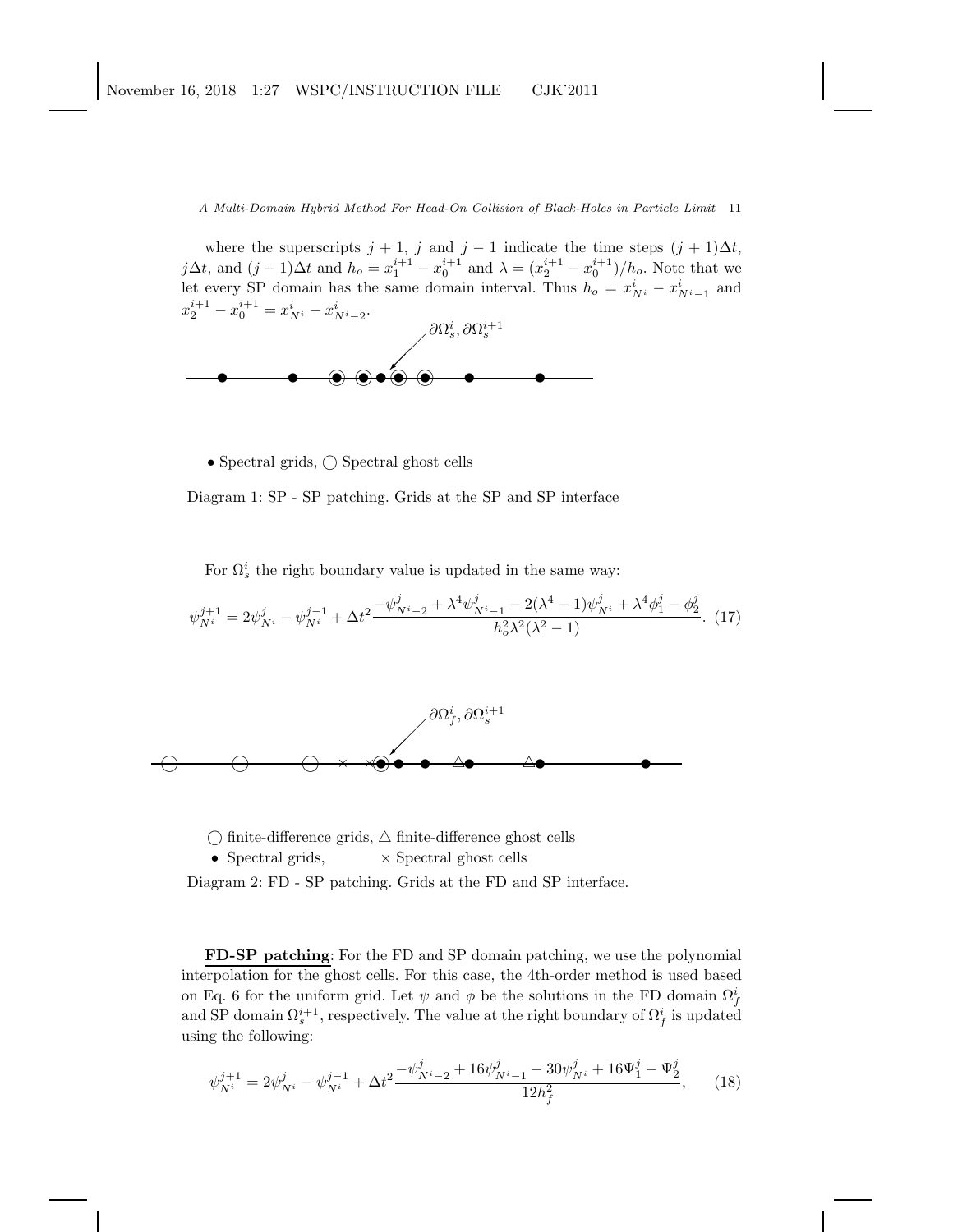where  $h_f = x_{N^i}^i - x_{N^i-1}^i$  and  $\Psi_l^j$  are from Eq. [\(15\)](#page-9-0)

$$
\Psi_l^j = \sum_{k=0}^{N^{i+1}} U(x_k^{i+1}) L_k(\xi(x_{N^{i+1}}^{i+1} + lh_f)), \quad l = 1, 2.
$$

The value at the left boundary of  $\Omega_s^{i+1}$  is updated in the similar way, but using the non-uniform formula Eq. [\(16\)](#page-9-1), we have

$$
\phi_0^{j+1} = 2\phi_0^j - \phi_0^{j-1} + \Delta t^2 \frac{-\Phi_1^j + \lambda^4 \Phi_0^j - 2(\lambda^4 - 1)\phi_0^j + \lambda^4 \phi_1^j - \phi_2^j}{h_o^2 \lambda^2 (\lambda^2 - 1)},
$$
(19)

where  $h_o$  and  $\lambda$  are defined in the same way as in Eq. [\(16\)](#page-9-1). And the interpolation values  $\Phi_l^j$  are from Eq. [\(14\)](#page-9-2) given by

$$
\Phi_m^j = \sum_{k=0}^4 U^i(z_k) \prod_{l=0, l \neq k}^4 \frac{y_m - z_l}{z_k - z_l}, \quad m = 0, 1,
$$

where  $z_k = x_{N^i - k}^i$  and

$$
y_m = x_{N^i}^i - h_o \lambda^m, \quad m = 0, 1.
$$

Flux correction: After the patching procedure for the FD-SP and SP-SP patching, we consider the flux correction. Since we set each SP domain to have the same resolution, it is obvious that

$$
\phi^j(ghost) = \phi^j(2),
$$
  

$$
\psi^j(ghost) = \psi^j(end - 1).
$$

We use the central (average) flux to get

$$
Flux = \frac{1}{2} [\psi^{j+1}(end) + \phi^{j+1}(1)]
$$
  
=  $\frac{1}{2} [2\psi^j (end) - \psi^{j-1}(end) + 2\phi^j (1) - \phi^{j-1}(1)]$   
+  $\frac{1}{2} (\frac{\Delta t}{h})^2 [2\phi^j (2) + 2\psi^j (end - 1) - 2\psi^j (end) - 2\phi^j (1)]$   
=  $\frac{1}{2} [2\psi^j (end) - \psi^{j-1}(end) + 2\phi^j (1) - \phi^{j-1}(1)] +$   
 $\frac{(\Delta t)^2}{h} [\frac{\phi^j (2) - \phi^j (1)}{h} - \frac{\psi^j (end) - \psi^j (end - 1)}{h}]$   
=  $\frac{1}{2} [2\psi^j (end) - \psi^{j-1}(end) + 2\phi^j (1) - \phi^{j-1}(1)] + \frac{(\Delta t)^2}{h} [\phi_x (1) - \psi_x (end)].$ 

If the solution is smooth, e.g.  $\psi, \phi \in C^1$  then  $\phi_x(1) = \psi_x(end)$ . Then the flux reduces to

$$
Flux = \frac{1}{2} [2\psi^{j}(end) - \psi^{j-1}(end) + 2\phi^{j}(1) - \phi^{j-1}(1)].
$$
\n(20)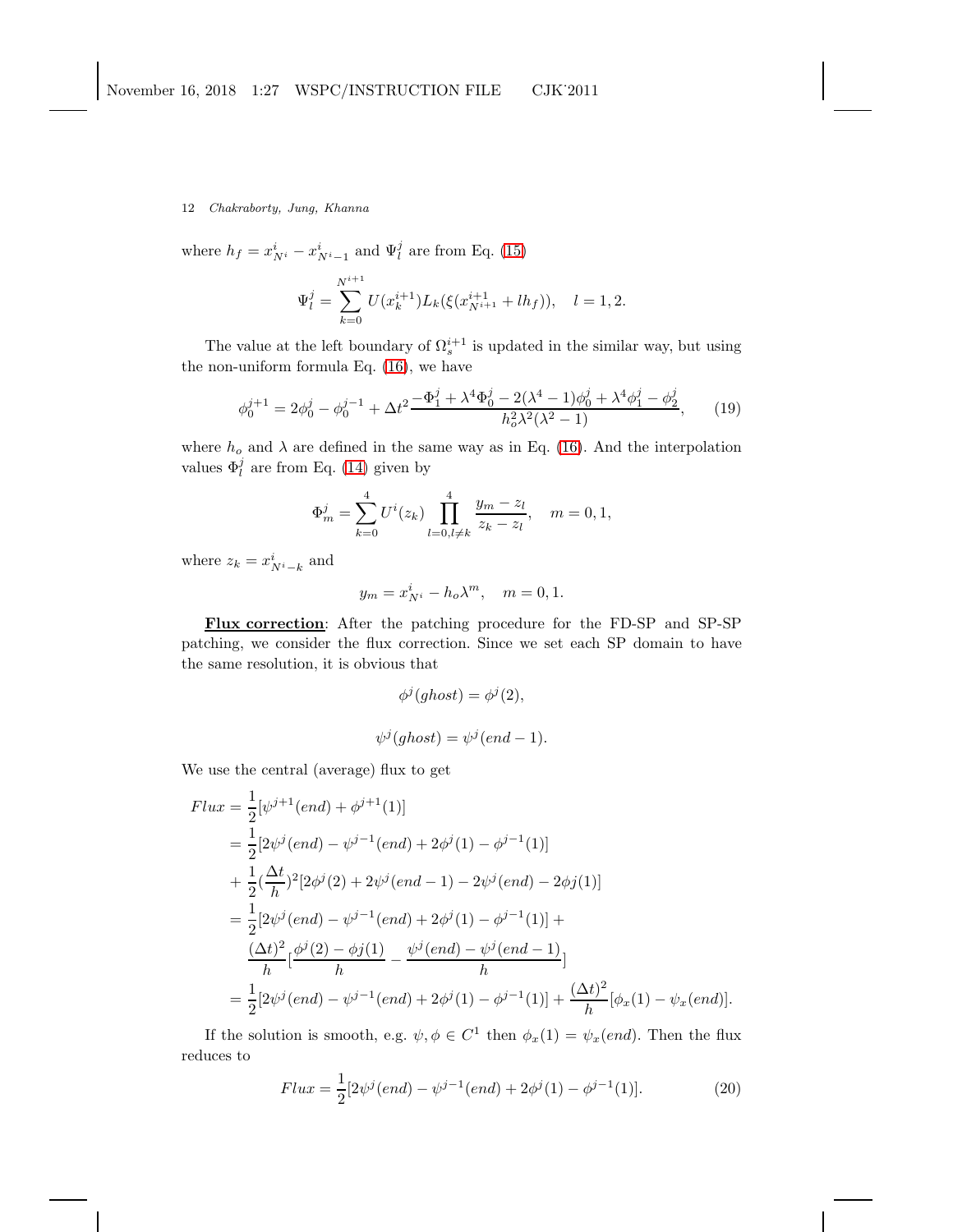For example, at steady state  $\psi^{j}(end) = \psi^{j-1}(end) = \psi^{j+1}(end)$  and so the flux is  $Flux = \frac{1}{2} [\psi^{j}(end) + \phi^{j}(1)].$ 

Similarly for the 4th-order method,

$$
\phi^{j+1}(end) = 2\phi^j(end) - \phi^{j-1}(end) + \frac{\Delta t^2}{h_1^2 \lambda^2 (\lambda^2 - 1)}[-\phi^j(end - 2) + \lambda^4 \phi^j(end - 1) - 2(\lambda^4 - 1)\phi^j(end) + \lambda^4 \psi^j(ghost1) - \psi^j(ghost2)]
$$

and

$$
\psi^{j+1}(1) = 2\psi^{j}(1) - \psi^{j-1}(1) + \frac{\Delta t^{2}}{h_{1}^{2}\lambda^{2}(\lambda^{2} - 1)}[-\phi^{j}(ghost2) + \lambda^{4}\phi^{j}(ghost1) - 2(\lambda^{4} - 1)\psi^{j}(1) + \lambda^{4}\psi^{j}(2) - \psi^{j}(3)].
$$

For SP-SP hybrid process, and at the jth interface  $\phi^j(ghost2) = \phi^j(end - 2)$ ,  $\phi^j(ghost1) = \phi^j(end-1)$ ,  $\psi^j(ghost1) = \psi^j(2)$  and  $\psi^j(ghost2) = \psi^j(3)$ . We can write the central flux at the  $jth$  interface as follows

$$
Flux = \frac{\phi^{j+1}(end) + \psi^{j+1}(1)}{2}
$$
  
= 
$$
\frac{(2\phi^j(end) - \phi^{j-1}(end) + 2\psi^j(1) - \psi^{j-1}(1))}{2h_1^2\lambda^2(\lambda^2 - 1)}[-\phi^j(end - 2) +
$$
  

$$
\lambda^4\phi^j(end - 1) - 2(\lambda^4 - 1)\phi^j(end) + \lambda^4\psi^j(ghost1) -
$$
  

$$
\psi^j(ghost2) + \phi^j(ghost2) +
$$
  

$$
\lambda^4\phi^j(ghost1) - 2(\lambda^4 - 1)\psi^j(1) + \lambda^4\psi^j(2) - \psi^j(3)].
$$
 (21)

If we use the central flux directly then

$$
\psi^{j+1}(end) = 2\psi^j(end) - \psi^{j-1}(end) + (\Delta t)^2 D^2 \psi^j,
$$
  
\n
$$
\phi^{j+1}(1) = 2\phi^j(1) - \phi^{j-1}(1) + (\Delta t)^2 D^2 \phi^j,
$$
\n(22)

where  $D$  is the spectral differentiation matrix.

$$
Flux = \frac{1}{2} [2\psi^j (end) - \psi^{j-1} (end) + 2\phi^j (1) - \phi^{j-1} (1)] +
$$
  

$$
\frac{(\Delta t)^2}{2} [D^2 \psi^j_{end} + D^2 \phi^j_1].
$$
 (23)

If the function is not  $C^2$  then  $D^2 \psi_{end}^j \neq D^2 \phi_1^j$ . For the FD-SP domain the resolutions are usually different, i.e  $\phi^j(ghost) \neq \phi^j(2)$  and  $\psi^j(ghost) \neq \psi^j(end-1)$ . But we can expand  $\phi^j$  and  $\psi^j$  around the  $2^{nd}$  and  $(end-1)$ -th point respectively.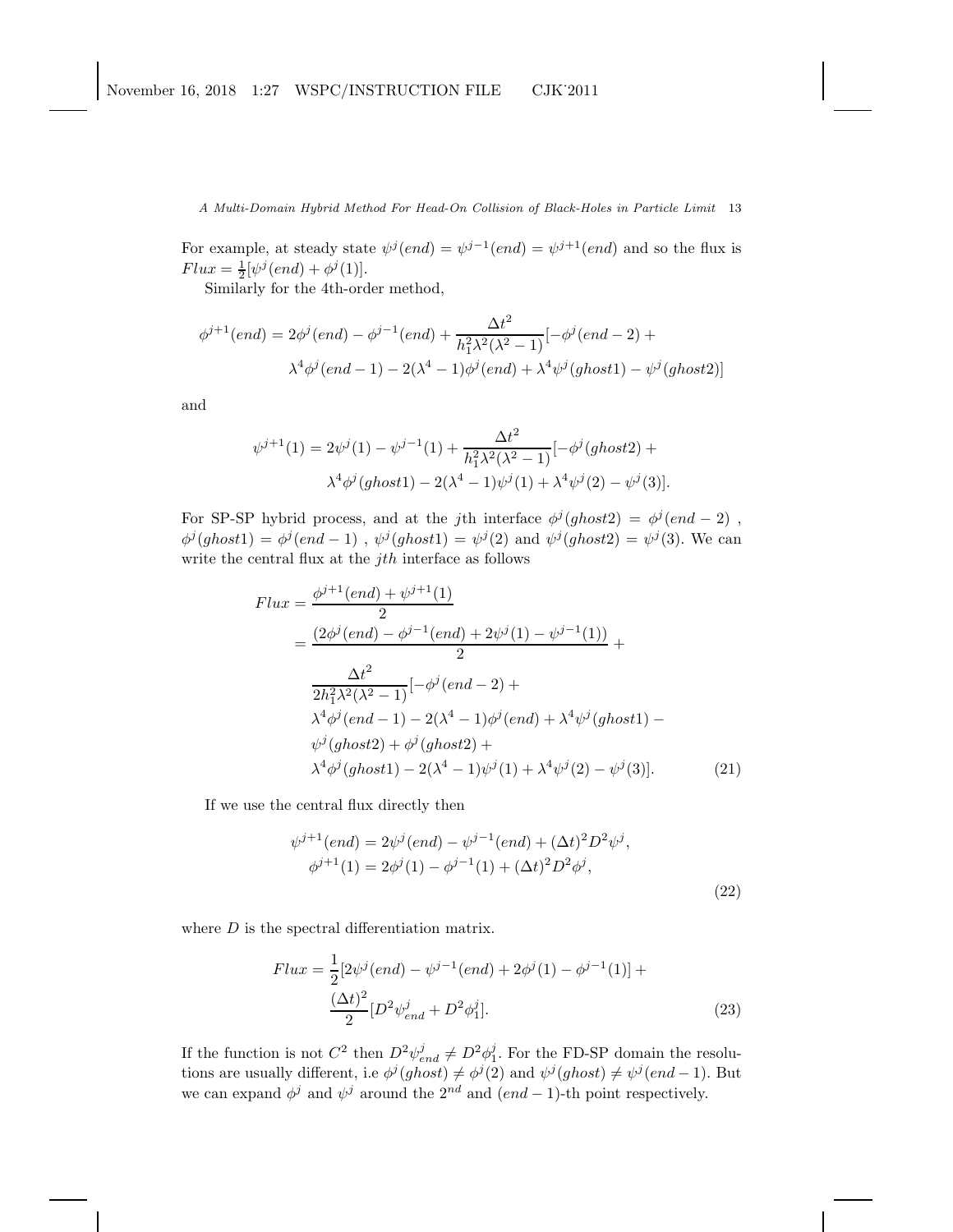## 6. Boundary conditions

For the boundary conditions at the boundaries  $\partial\Omega$  of the whole domain  $\Omega$ , we use the simple outflow condition based on the assumption that the potential term at  $\partial Ω$  is negligible. That is, we use

$$
\psi_t - \psi_{r^*} = 0, \quad r^* \in \partial^-\Omega^1_s,
$$
  

$$
\psi_t + \psi_{r^*} = 0, \quad r^* \in \partial^+\Omega_f^M.
$$

For the first-order derivative in the outflow equations, we use the 2nd-order finite-difference method, Eq. [\(4\)](#page-3-0) for the FD domain  $\Omega_f^M$  and Eq. [\(11\)](#page-8-1) for the SP domain  $\Omega_s^1.$ 



 $\bigcirc$  SP1,  $\bullet$  SP2

Diagram 3: SP - SP patching. Grids at the SP and SP interface.

## 7.1. SP-SP stability analysis

For stability analysis we consider SP-SP domain for example. This analysis is for two domains. Let us consider the two spectral domains denoted by SP1 and SP2. Let  $\phi$  be the solution in SP1 and  $\psi$  be the solution in SP2 of the Zerrilli equation without the potential and singular source terms. Then we have

$$
\phi_j^{n+1} = 2\phi_j^n - \phi_j^{n-1} + (\Delta t)^2 \tilde{D}_1^2 \phi_j^n, \ j = 1, \cdots, N-1,
$$
  

$$
\phi_N^{n+1} = 2\phi_N^n - \phi_N^{n-1} + \frac{(\Delta t)^2}{2h^2} [\phi_{N-1}^n - 2\phi_N^n + \psi_1^n],
$$
  

$$
\psi_0^{n+1} = 2\psi_0^n - \psi_0^{n-1} + \frac{(\Delta t)^2}{2h^2} [\phi_{N-1}^n - 2\psi_0^n + \psi_1^n],
$$
  

$$
\psi_j^{n+1} = 2\psi_j^n - \psi_j^{n-1} + (\Delta t)^2 \tilde{D}_2^2 \psi_j^n, \ j = 1, \cdots, N-1.
$$

We assume that there is no boundary effect. Also we consider the equal length intervals and so  $D_1 = D_2 = \frac{2}{L}D$  where D is the original Chebyshev differential matrix and L is the length of the spectral sub-domains.  $\tilde{D}_1^2$  is the sub-matrix of  $D_1^2$ without the last and first rows and the first column and  $\tilde{D}_2^2$  is the sub-matrix of  $D_2^2$ without last row, first row and first column.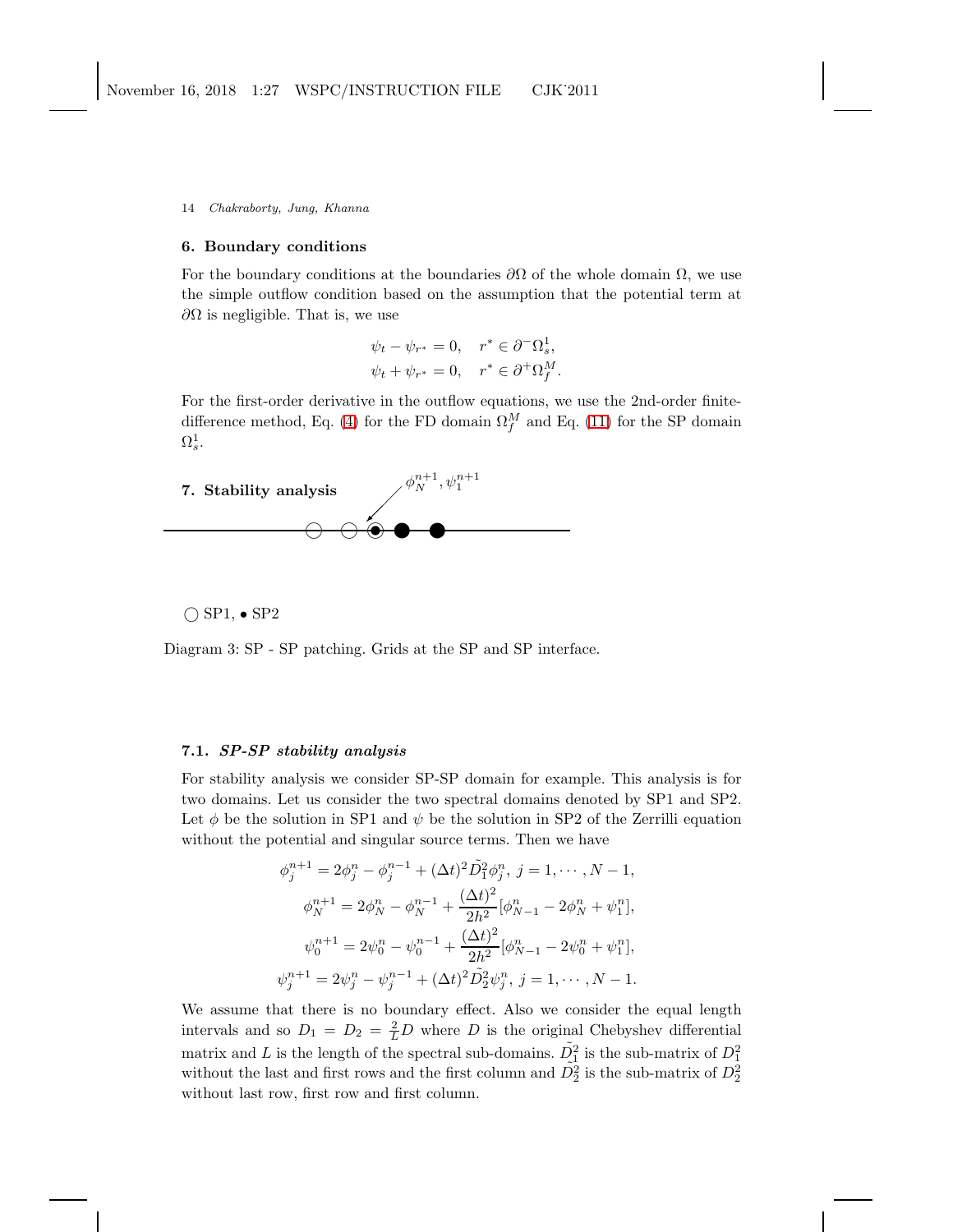Collecting all the above equations in matrix form yields,

$$
\begin{bmatrix}\n\phi_1^{n+1} \\
\phi_2^{n+1} \\
\vdots \\
\phi_N^{n+1} \\
\psi_0^{n+1}\n\end{bmatrix} = 2 \begin{bmatrix}\n\phi_1^n \\
\phi_2^n \\
\vdots \\
\phi_N^n \\
\psi_0^n\n\end{bmatrix} - \begin{bmatrix}\n\phi_1^{n-1} \\
\phi_2^{n-1} \\
\vdots \\
\phi_N^{n-1} \\
\psi_0^{n-1} \\
\vdots \\
\psi_{N-1}^{n-1}\n\end{bmatrix}
$$
\n
$$
+ (\Delta t)^2 \begin{bmatrix}\n(\tilde{D}_1^2)_{N-1,N} & \mathbb{N} \\
0 & \cdots & \frac{1}{2h^2} - \frac{1}{h^2} & 0 & \frac{1}{2h^2} & \cdots & 0 \\
0 & \cdots & \frac{1}{2h^2} - \frac{1}{h^2} & 0 & \frac{1}{2h^2} & \cdots & 0 \\
0 & \cdots & \frac{1}{2h^2} & 0 & -\frac{1}{h^2} & \frac{1}{2h^2} & \cdots & 0 \\
0 & \cdots & \frac{1}{2h^2} & 0 & -\frac{1}{h^2} & \frac{1}{2h^2} & \cdots & 0 \\
0 & \cdots & \frac{1}{2h^2} & 0 & -\frac{1}{h^2} & \frac{1}{2h^2} & \cdots & 0 \\
0 & \ddots & \ddots & \ddots & \ddots & \vdots \\
0 & \ddots & \ddots & \ddots & \vdots \\
0 & \ddots & \ddots & \ddots & \vdots \\
0 & \ddots & \ddots & \ddots & \vdots \\
0 & \ddots & \ddots & \ddots & \vdots \\
0 & \ddots & \ddots & \ddots & \vdots \\
0 & \ddots & \ddots & \ddots & \vdots \\
0 & \ddots & \ddots & \ddots & \vdots \\
0 & \ddots & \ddots & \ddots & \vdots \\
0 & \ddots & \ddots & \ddots & \vdots \\
0 & \ddots & \ddots & \ddots & \vdots \\
0 & \ddots & \ddots & \ddots & \vdots \\
0 & \ddots & \ddots & \ddots & \vdots \\
0 & \ddots & \ddots & \ddots & \ddots \\
0 & \ddots & \ddots & \ddots & \ddots & \vdots \\
0 & \ddots & \ddots & \ddots & \ddots & \vd
$$

where N is the  $N-1\times(N)$  null matrix. The previous matrix equation can be written in compact form

$$
W^{n+1} = 2W^n - W^{n-1} + \tilde{D}W^n,
$$

or

$$
W^{n+1} = (2I_{2N} + \tilde{D})W^n - W^{n-1},
$$
\n(24)

$$
W^n = I_{2N}W^n.
$$
\n<sup>(25)</sup>

Eqs 23 and 24 can be written in matrix form

$$
\begin{bmatrix} W^{n+1} \\ W^n \end{bmatrix} = \begin{bmatrix} 2I_{2N} + \tilde{D} & -I_{2N} \\ I_{2N} & 0 \end{bmatrix} \begin{bmatrix} W^n \\ W^{n-1} \end{bmatrix}.
$$

Let

$$
A = \begin{bmatrix} 2I_{2N} + \tilde{D} & -I_{2N} \\ I_{2N} & 0 \end{bmatrix}.
$$

For the matrix stability, we have the spectral radius of A less than 1. i.e  $\rho(A) < 1$ .

To check the stability we consider two spectral domains  $[-1, 1]$  and  $[1, 3]$ . For these two domains  $D_1$  and  $D_2$  must be equal. Let  $h_1$  be the minimum grid spacing in the left domain and similarly  $h_2$  for the right domain. Here we have  $h_1 = h_2 = h$ . We found the following results for  $N$ (number of grid points in each domain) and  $\Delta t$ (time step) for which  $\rho(A) < 1$ .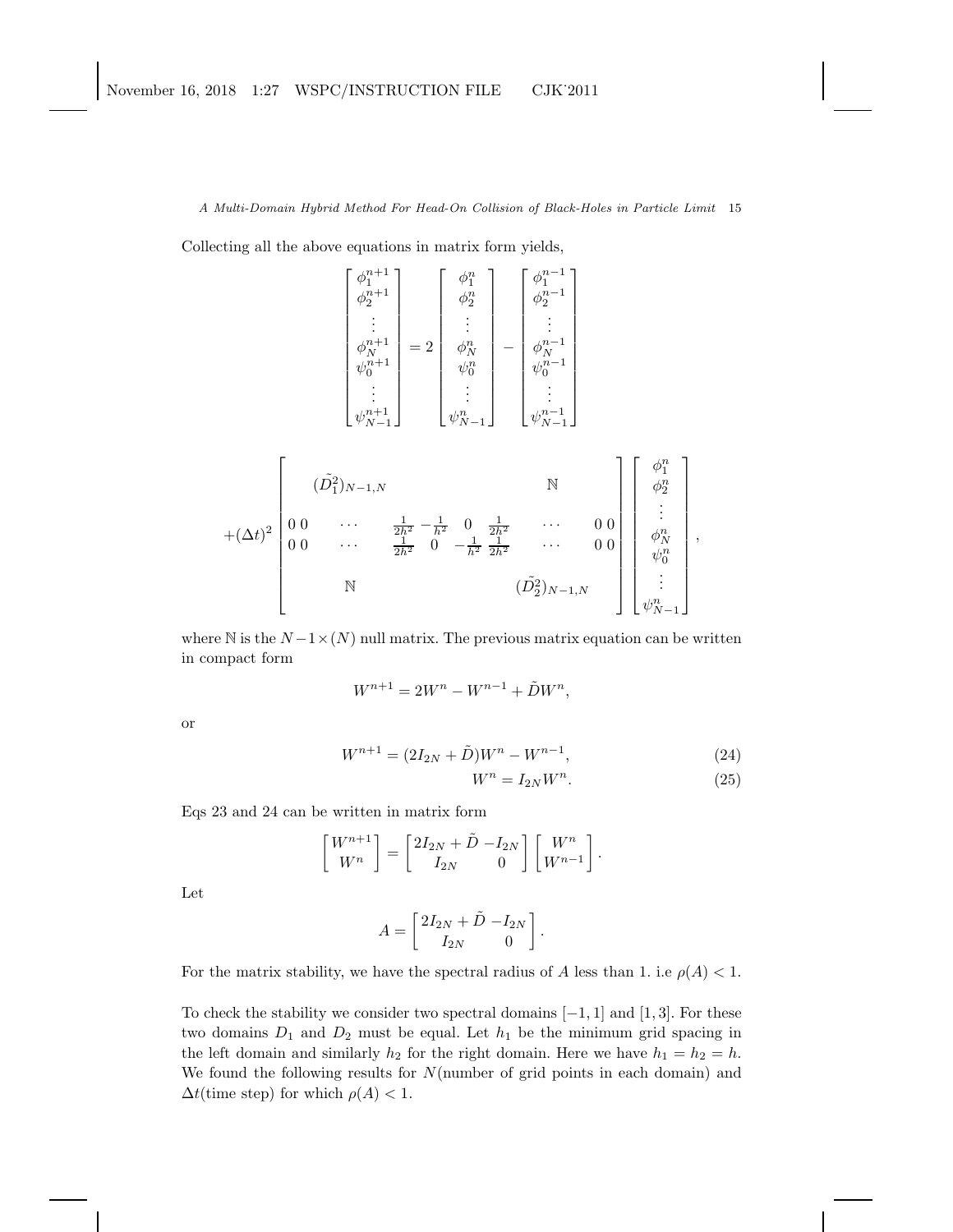Table 1. Comparison of number of grid points  $(N)$ , time step  $(\Delta t)$ , minimum grid spacing  $(h)$ .

| N   | $\Delta t$ | h.                     |
|-----|------------|------------------------|
| 16  | $10^{-5}$  | $7.810 \times 10^{-3}$ |
| 32  | $10^{-6}$  | $1.953 \times 10^{-3}$ |
| 64  | $10^{-6}$  | $4.883 \times 10^{-4}$ |
| 128 | $10^{-7}$  | $1.221 \times 10^{-4}$ |
| 256 | $10^{-7}$  | $3.052 \times 10^{-5}$ |
| 512 | $10^{-8}$  | $7.629 \times 10^{-6}$ |

## 7.2. SP-FD stabilty analysis



 $\bigcirc$  SP,  $\bullet$  FD

Diagram 4: SP - FD patching. Grids at the SP and FD interface.

At the SP-FD interface the grid resolutions between the adjacent sub-domains across the domain interface are different. So the grid distribution is non-uniform. The stable interface conditions derived for the uniform grid system are not enough and we need some conditions with which the spatial non-uniformity can be addressed properly [see 26 and references therein]. Let  $N_1$  be the number of grid points in each  $SP$  sub-domain and  $N_2$  be the number of grid points in the FD domain. Also assume  $L_1$  be the length of each SP sub-domain and  $L_2$  be the length of the FD sub-domain. Then for stability we must have  $21$ 

$$
\frac{L_1}{N_1^2} = \frac{L_2}{N_2}.\tag{26}
$$

Consider one spectral domain (SP1) and one FD-domain (FD1). Let  $\phi$  be the solution in SP1 and  $\psi$  be the solution in FD1 of the simple wave equation without any potential term. Let number of grid points in SP1 and FD1 be  $N_1$  and  $N_2$ respectively which satisfy eqn (25). We assume that there is no boundary effect.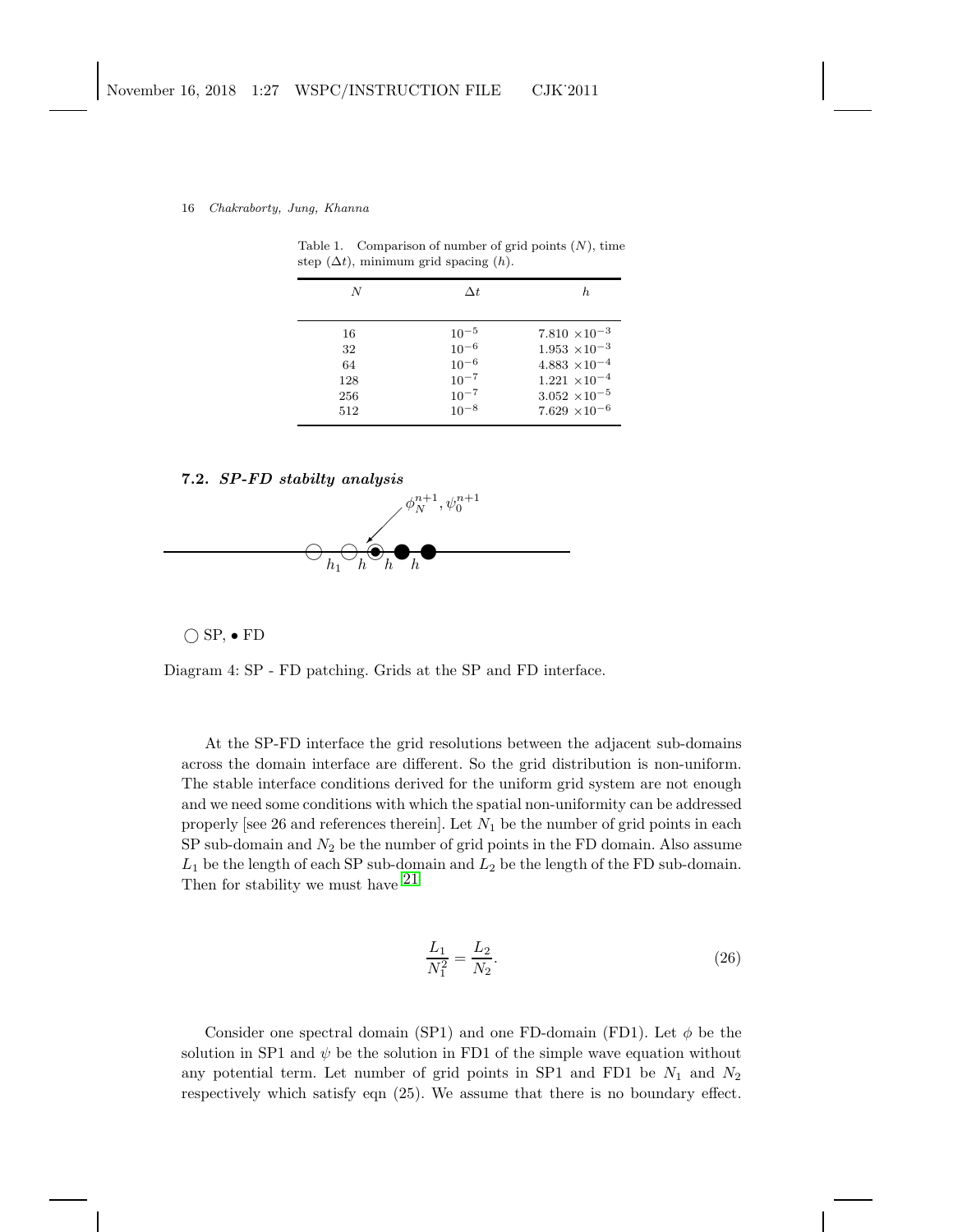Then from spectral collocation and 2nd order FD-method, we have

$$
\phi_j^{n+1} = 2\phi_j^n - \phi_j^{n-1} + (\Delta t)^2 \tilde{D}_1^2 \phi_j^n, \ j = 1, \cdots, N_1 - 1,
$$
  

$$
\phi_{N_1}^{n+1} = 2\phi_{N_1}^n - \phi_{N_1}^{n-1} + \frac{(\Delta t)^2}{2h^2} [\phi_{N_1-1}^n - 2\phi_{N_1}^n + \psi_1^n],
$$
  

$$
\psi_0^{n+1} = 2\psi_0^n - \psi_0^{n-1} + \frac{(\Delta t)^2}{2h^2} [\phi_{N_1-1}^n - 2\psi_0^n + \psi_1^n],
$$
  

$$
\psi_j^{n+1} = 2\psi_j^n - \psi_j^{n-1} + (\Delta t)^2 \tilde{D}_2 \psi_j^n, \ j = 1, \cdots, N_2 - 1.
$$

Where  $D_1 = \frac{2}{L}D$  where D is the original Chebyshev matrix,  $\tilde{D}_1^2$  is the sub-matrix of  $D_1^2$  without the first and last rows and the last column and  $D_2$  is the 2nd-order FD-differentiation matrix, which is written by

$$
D_2 = \frac{1}{2h^2} \begin{bmatrix} 1 & -2 & 1 & & & \\ & 1 & -2 & 1 & & \\ & & \ddots & \ddots & & \\ & & & & 1 & -2 & 1 \end{bmatrix}.
$$

and  $\tilde{D_2}$  is the sub-matrix of  $D_2$  without the first and last rows and the first column. Collecting all the above equations in matrix form yields,

$$
\begin{bmatrix}\n\phi_1^{n+1} \\
\phi_2^{n+1} \\
\vdots \\
\phi_{N_1}^{n+1} \\
\psi_0^{n+1} \\
\vdots \\
\psi_{N_2-1}^{n+1}\n\end{bmatrix} = 2 \begin{bmatrix}\n\phi_1^n \\
\phi_2^n \\
\vdots \\
\phi_{N_1}^n \\
\psi_0^n \\
\vdots \\
\psi_{N_2-1}^n\n\end{bmatrix} - \begin{bmatrix}\n\phi_1^{n-1} \\
\phi_2^{n-1} \\
\vdots \\
\phi_{N_1}^{n-1} \\
\psi_0^{n-1} \\
\vdots \\
\psi_{N_2-1}^{n-1}\n\end{bmatrix}
$$
\n
$$
(\tilde{D}_1^2)_{N_1-1,N_1}
$$
\n
$$
\mathbb{N}_1
$$

 $\overline{1}$ 

 $\phi_1^n$ 

l.

 $\overline{1}$ 

$$
+(\Delta t)^2\begin{bmatrix} (D_1^2)_{N_1-1,N_1} & \mathbb{N}_1 \\ 0 & \cdots & \frac{1}{2h^2} - \frac{1}{h^2} & 0 & \frac{1}{2h^2} & \cdots & 0 & 0 \\ 0 & \cdots & \frac{1}{2h^2} & 0 & -\frac{1}{h^2} & \frac{1}{2h^2} & \cdots & 0 & 0 \\ & & \mathbb{N}_2 & & & & & & & \end{bmatrix}\begin{bmatrix} \phi_2^n \\ \vdots \\ \phi_{N_1}^n \\ \phi_N^n \\ \vdots \\ \phi_N^n \\ \vdots \\ \phi_{N_2-1}^n \end{bmatrix},
$$

Where  $\mathbb{N}_1$  is the  $N_1 - 1 \times (N_2)$  null matrix, and  $\mathbb{N}_2$  is the  $N_2 - 1 \times (N_1)$  null matrix. The previous matrix equation can be written in the following compact form

$$
W^{n+1} = 2W^n - W^{n-1} + \tilde{D}W^n,
$$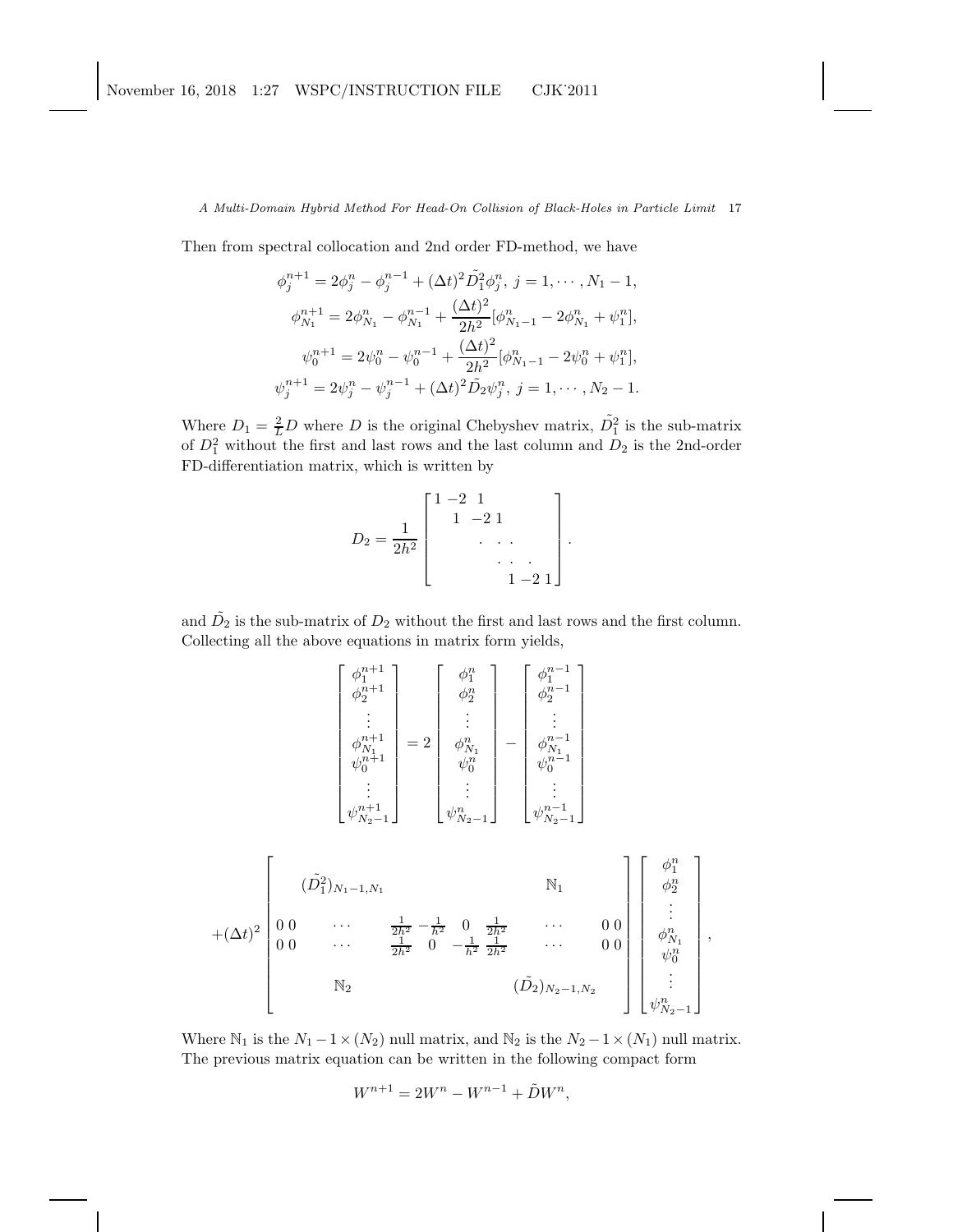or

$$
W^{n+1} = (2\tilde{I} + \tilde{D})W^n - W^{n-1},
$$
\n(27)

$$
W^n = \tilde{I}W^n. \tag{28}
$$

Eqs 26 and 27 can be written in matrix form

$$
\begin{bmatrix} W^{n+1} \\ W^n \end{bmatrix} = \begin{bmatrix} 2\tilde{I} + \tilde{D} - \tilde{I} \\ \tilde{I} & 0 \end{bmatrix} \begin{bmatrix} W^n \\ W^{n-1} \end{bmatrix}.
$$

Let

$$
\tilde{A} = \begin{bmatrix} 2\tilde{I} + \tilde{D} - \tilde{I} \\ \tilde{I} & 0 \end{bmatrix}.
$$

Where  $\tilde{I}$  is the unit matrix of order  $N_1 + N_2$ . For the matrix stability, we must have the spectral radius of A less than 1. i.e  $\rho(A) < 1$ .

To check the stability we consider the SP-domain  $[-1 \ 1]$  and FD-domain  $[1 \ 2]$ . We choose  $N_1$  and  $N_2$  in such a way that they must satisfy Eq. (25). We found the following results for  $N_1$ (number of grid points in SP-domain),  $N_2$  (Number of grid points in FD-domain) and  $\Delta t$ (time step) for which  $\rho(\tilde{A}) < 1$ . Some examples are given in the following table:

Table 2. Comparison of number of grid points in SP domain  $(N_1)$ , number of grid points on FD domain  $(N_2)$  and time step  $\Delta t$ .

| $N_1$               | $N_2$                     | $\Delta t$                                                              |
|---------------------|---------------------------|-------------------------------------------------------------------------|
| 8<br>16<br>32<br>48 | 64<br>256<br>1024<br>2304 | $\begin{array}{r} 10^{-5} \\ 10^{-6} \\ 10^{-7} \\ 10^{-8} \end{array}$ |

The table implies that the more uniformity of the grid spacing across the SP and FD interface is achieved the larger value of time step could be used for stability. For our numerical experiments in the next section, we choose the geometric parameters for the sub-domains so that the grid resolution is uniform in the small neighborhood across the SP-FD interface. Here note that for the numerical experiments in this paper, we choose the geometric setting so that we have about  $\Delta t \sim 10^{-3}$ .

# 8. Numerical results

For the numerical experiments, the computational domain is split into two main sub-domains, i.e. the SP and FD domains. The  $\delta$ -function is located in the SP subdomain for all time (see Diagram 5). The SP sub-domain is also divided into multiple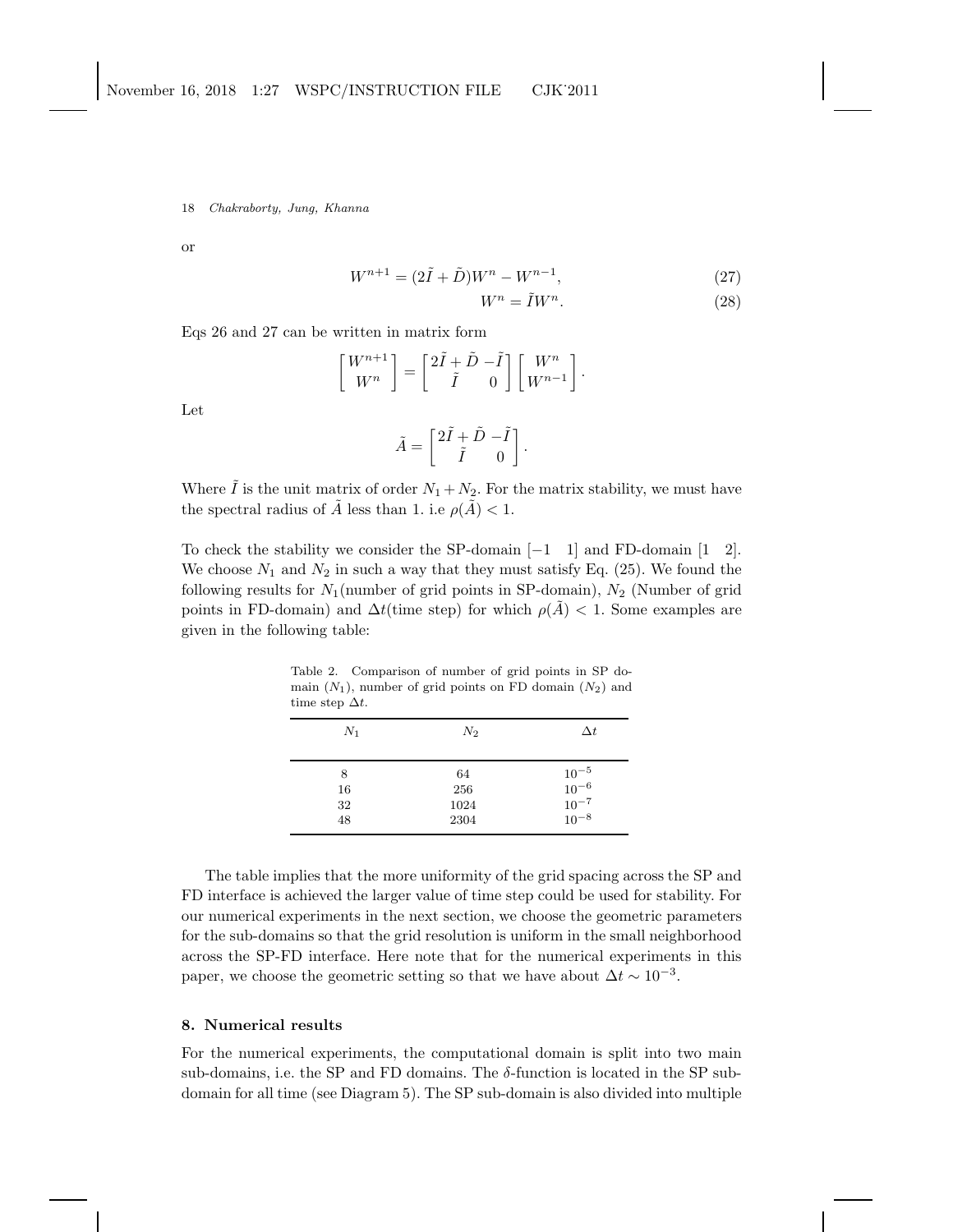smaller SP sub-domains and each sub-domain communicates with its adjacent subdomains by the interface condition described in Section 5. The last SP sub-domain communicates with the boundary FD sub-domain.



Diagram 5: SP - SP .... - SP - FD subdomains.

Since the spectral method is a global method, the boundary effects spread instantly throughout the domain. Thus, the SP method suffers from the boundary effects unless the range of the domain is large enough. However, the multiple SP sub-domains with the FD boundary domain help avoid the unphysical oscillations and reduce the computational cost.

To determine the number of sub-domains and the order of the interpolating polynomial in each sub-domain, two aspects are considered. The first aspect is the resolution for the singular source term and the second one is the grid uniformity across the SP and FD domain interface. As explained in the previous section, the non-uniformity of the grid resolution near the SP and FD interface makes the CFL condition strict. Considering these aspects, we truncate the domain to [−300, 387.5] in  $r^*$ . The SP sub-domain is  $[-300, 20]$  and the FD sub-domain is  $[20, 387.5]$ . The multi-domain SP method reduces the computational time significantly by reducing the size of the system but still achieves the desired accuracy. The typical setup in this work is that the number of sub-domains in the SP domain is  $(N) = 40$  and each domain has the interpolating order of  $(n) = 48$ . The time-step is relatively large such as  $\sim 10^{-3}$  and the Gaussian δ-function has  $\sigma = 20$ . The waveform is collected at various values of  $r^*$ .

### 8.1. Gaussian δ-function

First we consider the case with the Gaussian model. The first result is in Figure 1. The waveform is collected at  $r^* = 137.6$ . The left figure in the top panel shows the ringdown profile which starts around the time  $t = 150$ . The right figure in the top panel shows the power-law decay. The two figures in the lower panel show the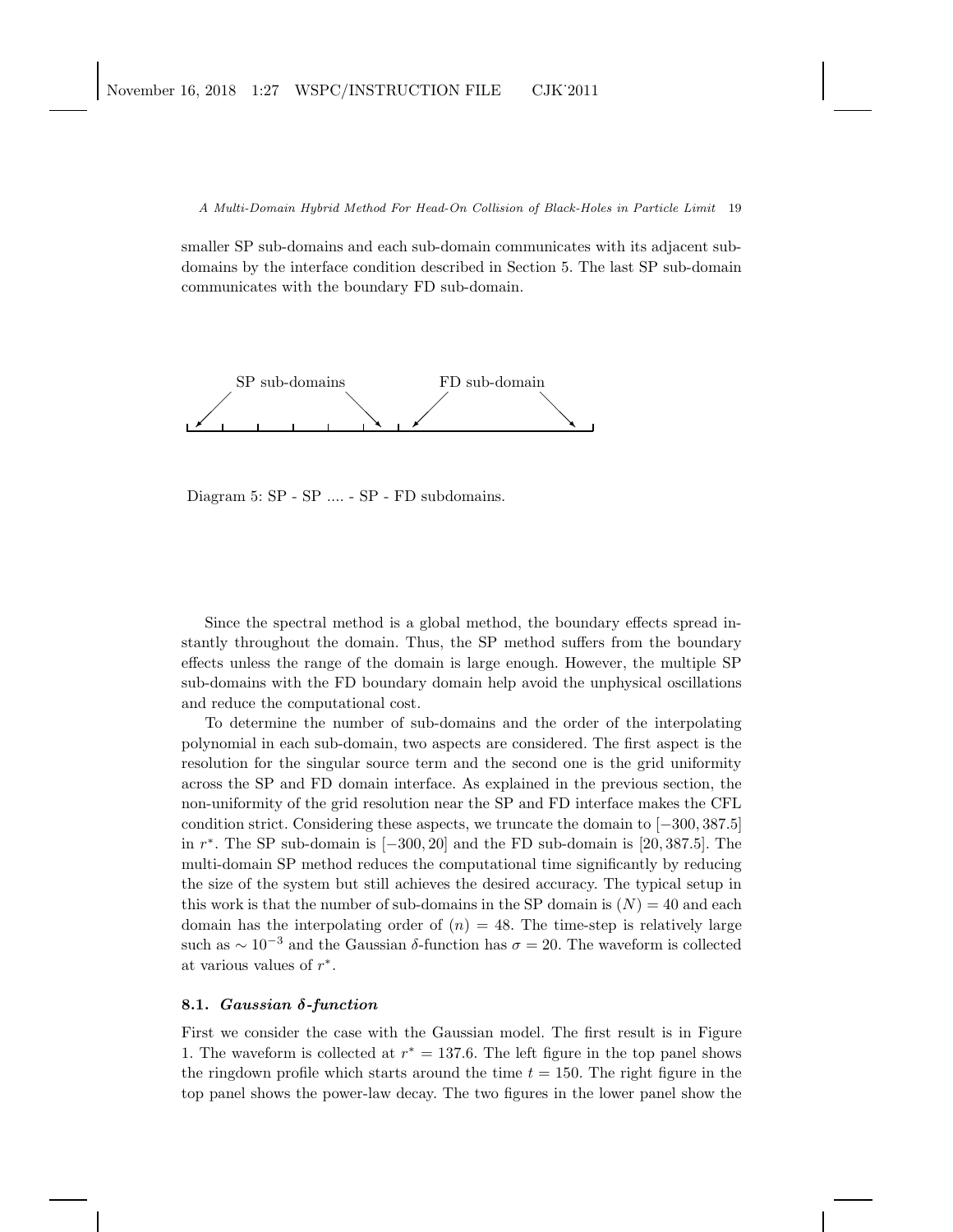

Fig. 1. The QMN and the power-law decay with the Gaussian model with  $\sigma = 20$ .  $R_e = -300$ ,  $R_{\infty} = 387.5, r_0 = 1.5(2M).$ 

two distinct phases. For the time approximately  $t = 150 \sim 300$  the solution decays exponentially and it is oscillatory. This phase is the Quasi-Normal-Mode (QNM) ringing phase. After this phase the power-law decay starts. According to the seminal work by Richard Price  $^{22}$ , the observer measures the late time perturbation field to drop off as an inverse power law of time, specifically as  $t^{-n}$ . In the case of Schwarzschild black hole,  $n = 2l + 3$ , where l is the multipole moment of the perturbation field. In the context of our present work  $\ell$ ,  $l = 2$ . The right figure in lower panel shows the power-law decay in logarithmic scale both in the horizontal and vertical axes. In this phase, the slope of the decay profile is about  $\sim t^{-6.7}$ . The slopes of the power-law decay for various  $\sigma$  and different resolutions, are almost same and  $\sim -7$ . This agrees well with the theoretical result  $2^2$ :  $\sim t^{-2l-3}$ .

In Figure 2, we use the Gaussian  $\delta$ -function with  $\sigma = 10$ . The waveform is collected at  $r^* = 137.6$ . The top panel shows the ringdown profile and lower panel shows the QNM and the power-law decay. The similar QNM and the power-law decay are observed. Also we find that the same number of oscillations are observed in the QNM regime as in Figure 1.

In Figure 3, we use the Gaussian model with  $\sigma = 40$ . The waveform is collected at  $r_* = 137.6$ . Note that the higher value of  $\sigma$  is used for this figure and the Gaussian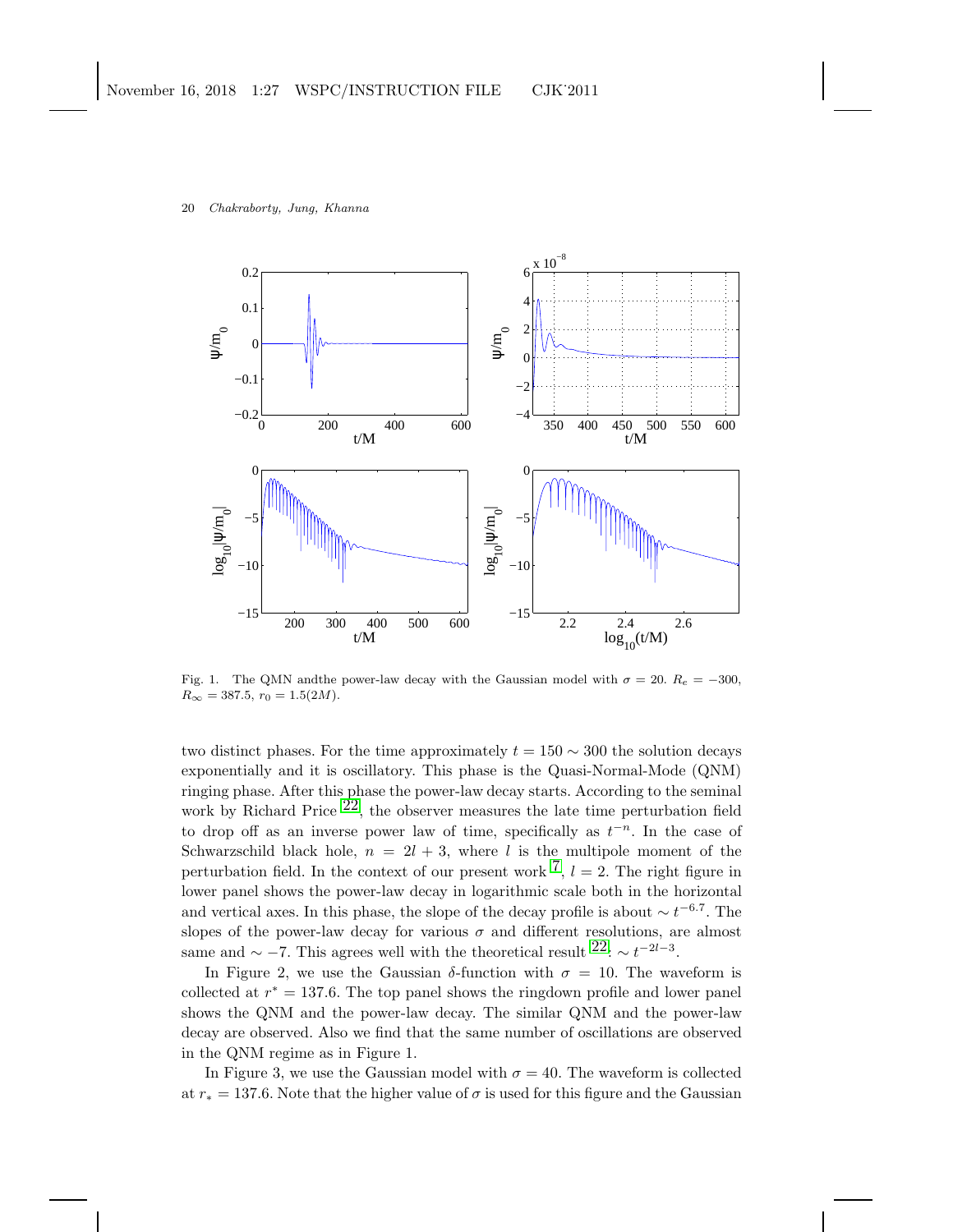

Fig. 2. The QMN and the power-law decay for Gaussian model with  $\sigma = 10$ .  $R_e = -300$ ,  $R_{\infty} = 387.5, r_0 = 1.5(2M).$ 

 $\delta$ -function is much smoother than the previous two cases. We, however, found that the similar solution with the expected QNM profile and power-law decay profile was obtained.

In Figure 4, we use the Gaussian  $\delta$  model with  $\sigma = 50$ . The waveform was collected at  $r_* = 137.6$ . With this high value of  $\sigma$ , the Gaussian  $\delta$ -function is even smoother. This high level of smoothness of the singular source term made it unnecessary to use the spectral filter for the solution. For the previous figures, we used the spectral filter to regularize the solution due to the possible Gibbs oscillations. Without the filter operation, the computational time was reduced. This suggests that the desired decaying profile can be obtained by having the parameters in a clever way. For example, in Figure 5, we show the polynomial order  $n$  that we used for figures with different values of  $\sigma$  to obtain the desired QNM and the powerlaw decay. The parameter values in the figure are  $(n, \sigma) = (96, 10), (48, 20), (32, 40),$ (24, 50). In our current research we didn't attempt, but it would be an interesting study to investigate the optimal configuration of these parameters.

## 8.2. Discrete δ-function

We repeated the above experiment with the discrete  $\delta$ -function. By definition, the discrete  $\delta$ -function is localized and its shape changes with time because the spectral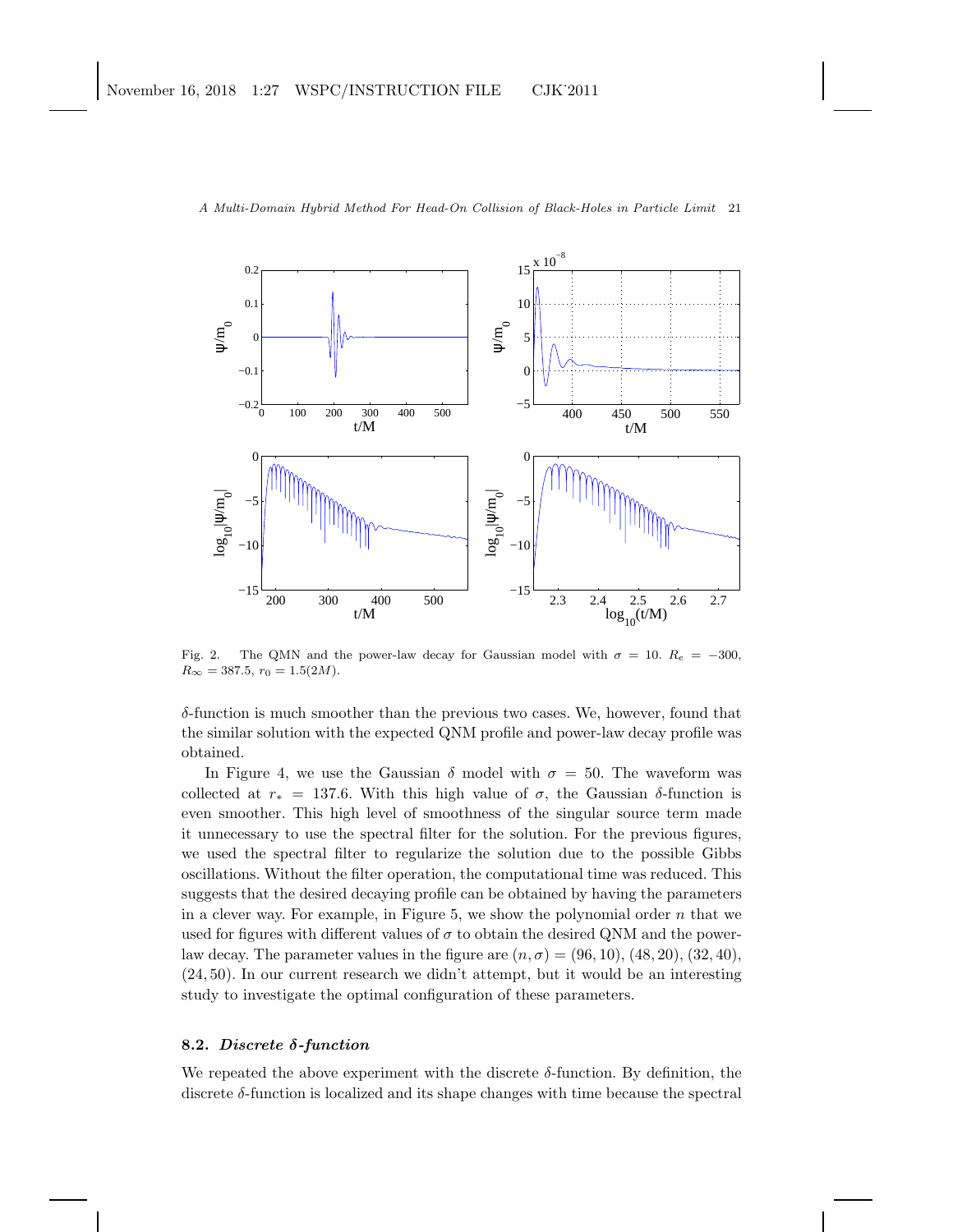

Fig. 3. The QMN and the power-law decay for the Gaussian model with  $\sigma = 40$ .  $R_e = -300$ ,  $R_{\infty} = 387.5, r_0 = 1.5(2M).$ 

grid spacing is non-uniform.

The QNM and the power-law decay profiles are depicted in Fig. 6. But the slope of the power-law tail does not match with that for the Gaussian model. For example, in Fig. 6 we considered the case that  $r_e = -300, r_\infty = 500$  and the interface between the SP and FD domains is at  $r_* = 150$ . We use 40 SP sub-domains with  $n = 48$ . The waveform was collected at  $r_* = 250$ . The decay rate is slower than expected. The estimated slope is  $\sim$  −2 while the slope with the Gaussian model was close to −7. Although we increase the resolution,  $n$ , no significant improvement was observed. Fig. 7 shows the QNM and the power-law tail with the discrete  $\delta$ -function. Here we used the very far outer boundary  $r_{\infty} = 1970$ . The slope is still about  $-2$ . It seems that the discrete  $\delta$ -function is good for the FD domain with the uniform grid but it is not ideal for the non-uniform grid with the SP domain.

## 9. Conclusion

In this work, the inhomogeneous Zerilli equation was solved numerically in timedomain, for which we developed a multi-domain hybrid method based on the Chebyshev spectral collocation method and the 4th-order explicit finite-difference method.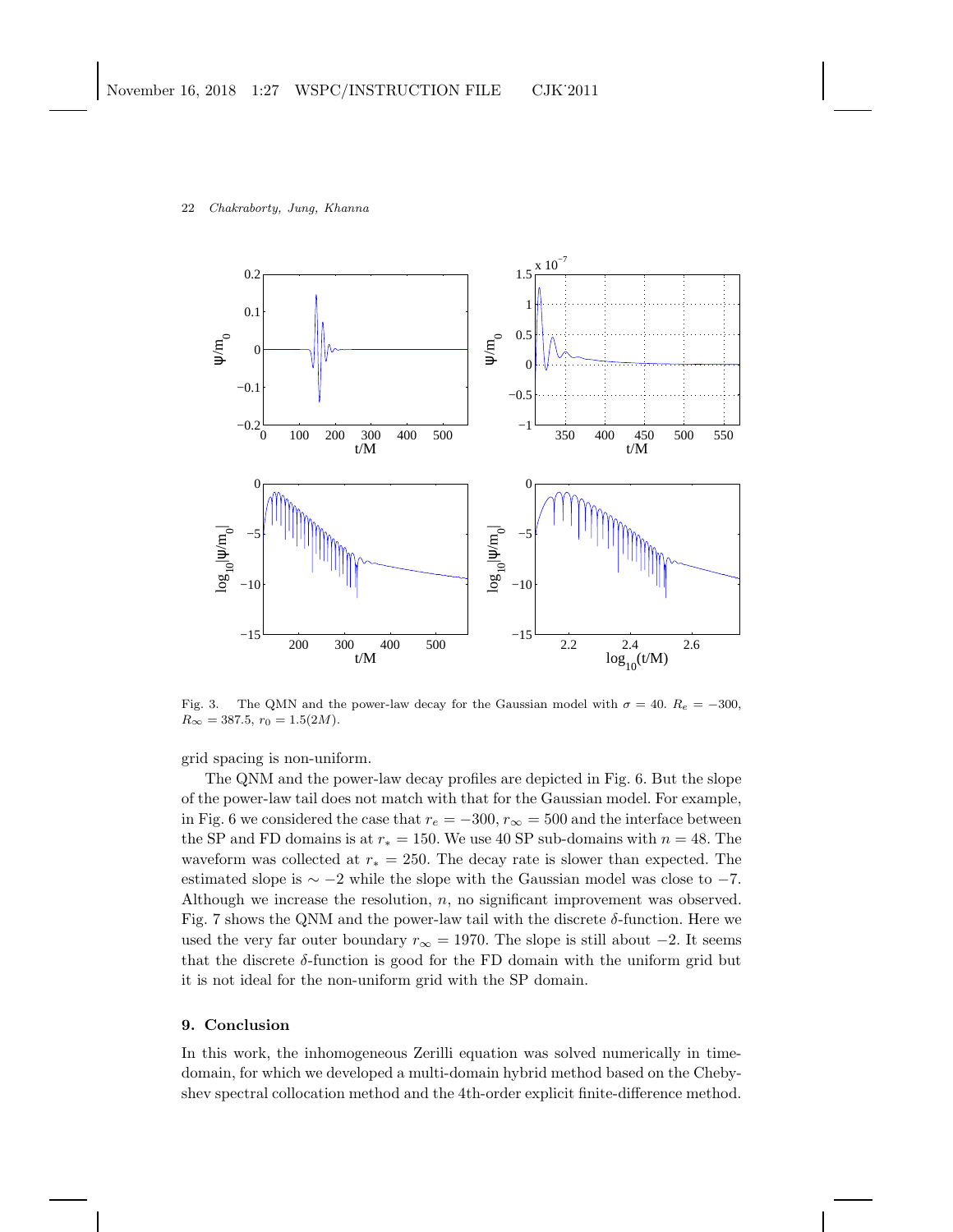

Fig. 4. The QMN and the power law decay for the Gaussian model with  $\sigma = 50$ .  $R_e = -300$ ,  $R_{\infty} = 387.5, r_0 = 1.5(2M).$ 



Fig. 5. The polynomial order n in each SP sub-domain with the value of  $\sigma$  for the Gaussian model.  $N = 40$ .

Using the developed method, we computed the waveforms for head on collisions of black holes in one dimension. The in-falling black hole is modeled as a point source and consequently singular source terms appear in the governing equation. For the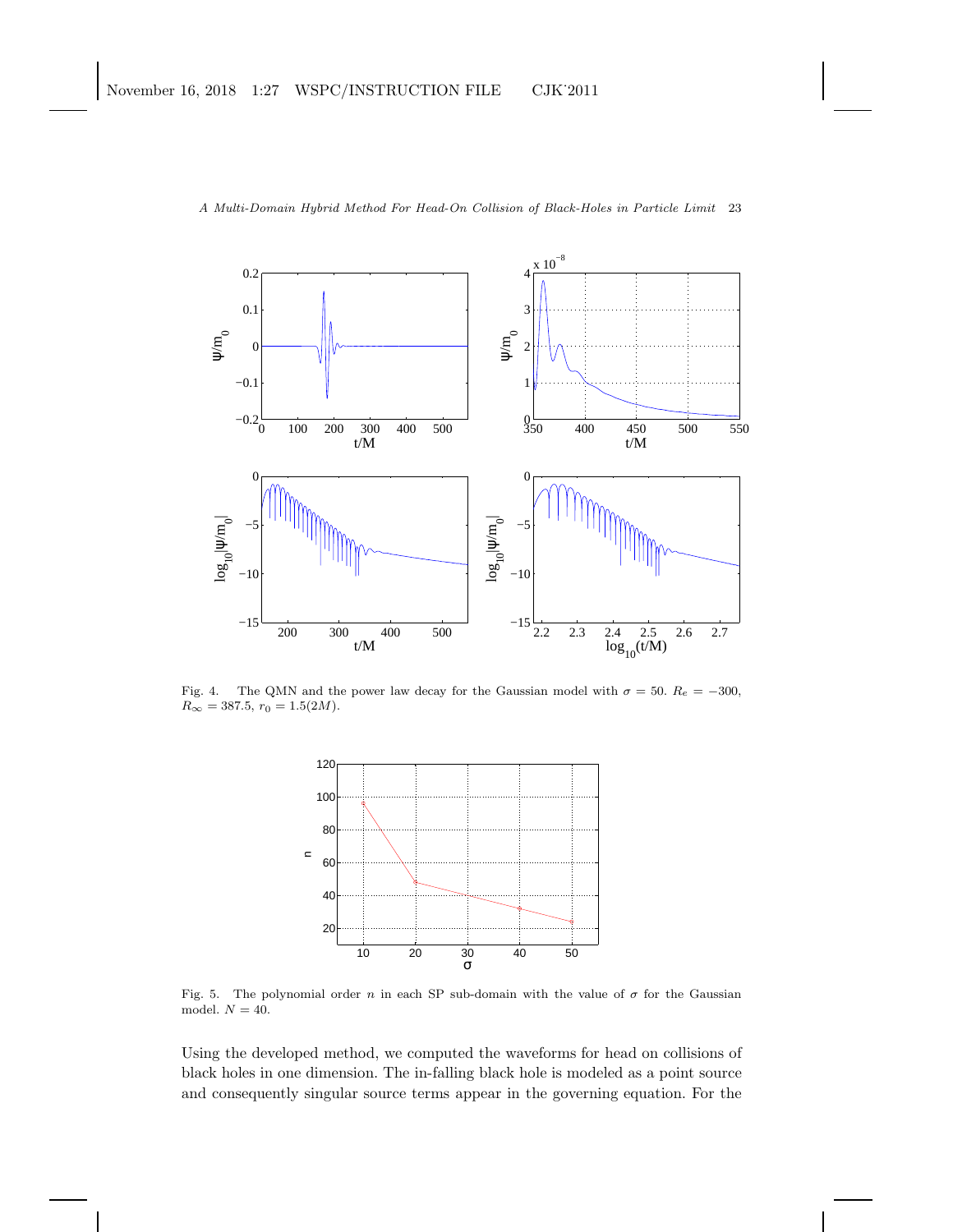



Fig. 6. The QNM and the power-law decay for the discrete  $\delta$ -function.  $R_e = -300$ ,  $R_\infty = 500$ ,  $r_0 = 3(2M)$ .



Fig. 7. The last few QNM modes and the long power-law tail for the discrete  $\delta$ - function.  $R_e = -30$ ,  $R_{\infty} = 1970$ ,  $r_0 = 200(2M)$ .

approximation of singular source terms, we used both the Gaussian  $\delta$ -function and the discrete  $\delta$ -function. For the stable and accurate approximation, we derived the interface conditions between the spectral and spectral domains and the spectral and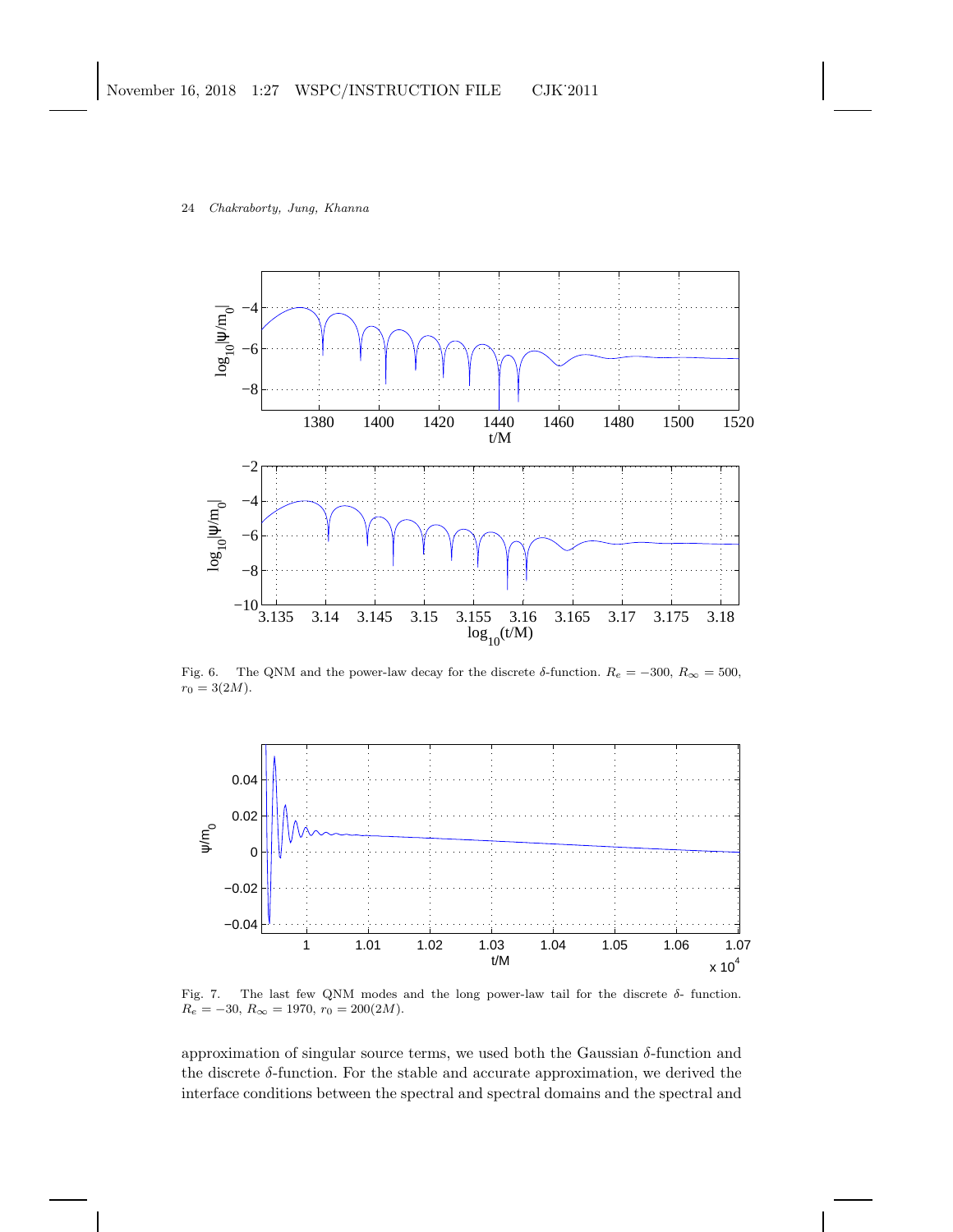finite-difference domains. The main approach introduced in this work is the use of the finite-difference domain as the boundary domain. Without the finite-difference domain as the boundary domain, the multi-domain composed of only the spectral sub-domains does not yield the proper power-law decay profile unless the range of the computational domain is very large. Using the multi-domain approach with the finite-difference boundary domain method, we could obtain the proper power-law decay profile with a relatively small computational cost. That is, the CFL condition is much relaxed and the location of the outer boundary of the computational domain is not afar. Numerical results show that the hybrid method obtains a proper quasi-normal and power-law decay with the Gaussian  $\delta$ -function approximation. Interestingly, even with a large value of  $\sigma$ , the proper power-law decay was observed. With the large value of  $\sigma$ , the spectral filtering operation was not necessary, so the computational time was much reduced. The hybrid method with the discrete δ-function approximation, however, did not yield the proper power-law decay. The current study only considered the multi-domain spectral and finite-difference method with the  $\delta$ -function residing in the spectral domain. We will investigate the optimal configuration of the multi-domain computational domain in our future research.

### <span id="page-24-0"></span>References

- 1. F. J. Zerilli, Effective Potential for Even-Parity Regge-Wheeler Gravitational Perturbation Equations, Phys. Rev. Lett. 24 (1970) 737-738.
- <span id="page-24-1"></span>2. F. J. Zerilli, Gravitational Field of a Particle Falling in a Schwarzschild Geometry, Phys. Rev. D. 2(1970) 2141-2160.
- <span id="page-24-10"></span>3. J. L. Barton, D. J. Lazar, D. J. Kennefick, G. Khanna, L. M. Burko, Computational Efficiency of Frequency– and Time–Domain Calculations of Extreme Mass–Ratio Binaries: Equatorial Orbits, Phys. Rev. D 78 (2008) 064042.
- <span id="page-24-2"></span>4. C. O. Lousto, A time-domain fourth-order-convergent numerical algorithm to integrate black hole perturbations in the extreme-mass-ratio limit, Class. Quantum Grav. 22 (2005) S543S568.
- <span id="page-24-3"></span>5. C. O. Lousto, R. H. Price, Head-on collisions of black holes: the particle limit, Phys. Rev. D 55 (1997) 2124-2138.
- <span id="page-24-4"></span>6. E. Mitsou, Gravitational radiation from radial infall of a particle into a Schwarzschild black hole, [arXiv:1012.2028v](http://arxiv.org/abs/1012.2028)1 [gr-qc] 9 Dec 2010.
- <span id="page-24-5"></span>7. J.-H. Jung, G. Khanna, I. Nagle, A spectral collocation approximation for the radialinfall of a compact object into a Schwarzschild black hole, Int. J. Mod. Phys. C 20 (2009) 1827-1848.
- <span id="page-24-6"></span>8. M. Davis, R. Ruffini, W.H. Press, R.H. Price, Gravitational Radiation from a Particle Falling Radially into a Schwarzschild Black Hole, Phys. Rev. Lett. 27(1971), 1466.
- <span id="page-24-7"></span>9. P. Ca˜nizares, C.F. Sopuerta, Simulations of Extreme-Mass-Ratio Inspirals Using Pseudospectral Methods, J. Physics, Conf. Ser. 154012053, 2009.
- <span id="page-24-9"></span><span id="page-24-8"></span>10. R. H. Price, J. Pullin, Colliding Black Holes: The close limit, Phys. Rev. Lett. 72(1994) 3297-3300.
- 11. S. E. Field, J. S. Hesthaven, S. R. Lau, Discontinuous Galerkin method for computing gravitational waveforms from extreme mass ratio binaries, Class. Quant. Grav. 26(2009), 165010.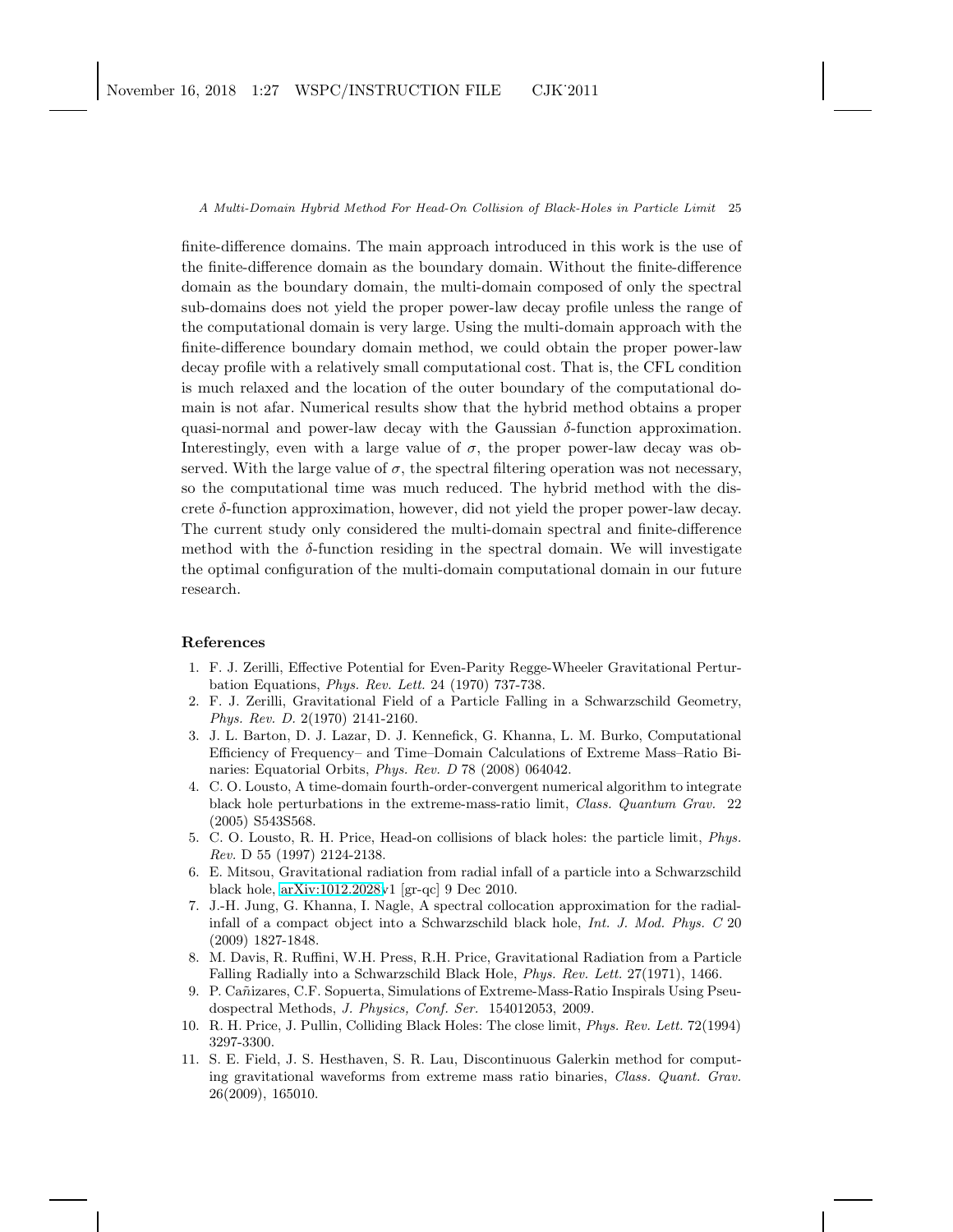- <span id="page-25-1"></span><span id="page-25-0"></span>12. S. Bernuzzi, A. Nagar, Binary black hole merger in the extreme-mass-ratio limit: a multipolar analysis, Phys. Rev. D 81(2010) 084056.
- <span id="page-25-2"></span>13.<http://lisa.nasa.gov/>
- 14. E. Pazos, D. Brizuela, Jose M. Martin-Garcia, Manuel Tigilo, Mode Coupling of Schwarzschild Perturbations: Ringdown frequencies, Phys. Rev. D 82(2010) , 104028(1)-104028(11).
- <span id="page-25-3"></span>15. K. Glampedakis, Extreme mass ratio inspirals: LISAs unique probe of black hole gravity, Class. Quantum Grav. 22 (2005) S605.
- <span id="page-25-5"></span>16. D. Gottlieb, S. Orszag, Numerical Analysis of Spectral Methods: Theory and Applications. SIAM, Philadelphia (1977).
- <span id="page-25-7"></span>17. J.-H. Jung, A Note on the Spectral Collocation Approximation of Some Differential Equations with Singular Source Terms, J. Sci. Comput. 39 (2009) pp.49-66.
- <span id="page-25-8"></span>18. J. S. Hesthaven, S. Gottlieb, D. Gottlieb, Spectral methods for time-dependent problems, Cambridge UP, Cambridge, UK (2007).
- <span id="page-25-4"></span>19. P. A. Sundararajan, G. Khanna, S. A. Hughes, Towards adiabatic waveforms for inspiral into Kerr black holes: A new model of the source for the time domain perturbation equation, Phys. Rev. D 76 (2007), 104005(1)-104005(20).
- <span id="page-25-6"></span>20. P. A. Sundararajan, G. Khanna, S. A. Hughes and S. Drasco, Towards Adiabatic Waveforms for inspiral into Kerr black holes: II. Dynamical sources and generic orbits, Phys. Rev. D 78 (2008), 024022(1)-024022(13).
- <span id="page-25-9"></span>21. W.-S. Don, D. Gottlieb, J.-H. Jung, A Weighted Multi-Domain Spectral Penalty Method with Inhomogeneous Grid for Supersonic Injective Cavity Flows, Comm. Comput. Phys. 5(2009), 986-1011.
- <span id="page-25-10"></span>22. R. H. Price, Nonspherical Perturbations of Relativistic Gravitational Collapse. 1. Scalar and Gravitational Perturbations, Phys. Rev. D 5 (1972), 2419(1)-2438(20).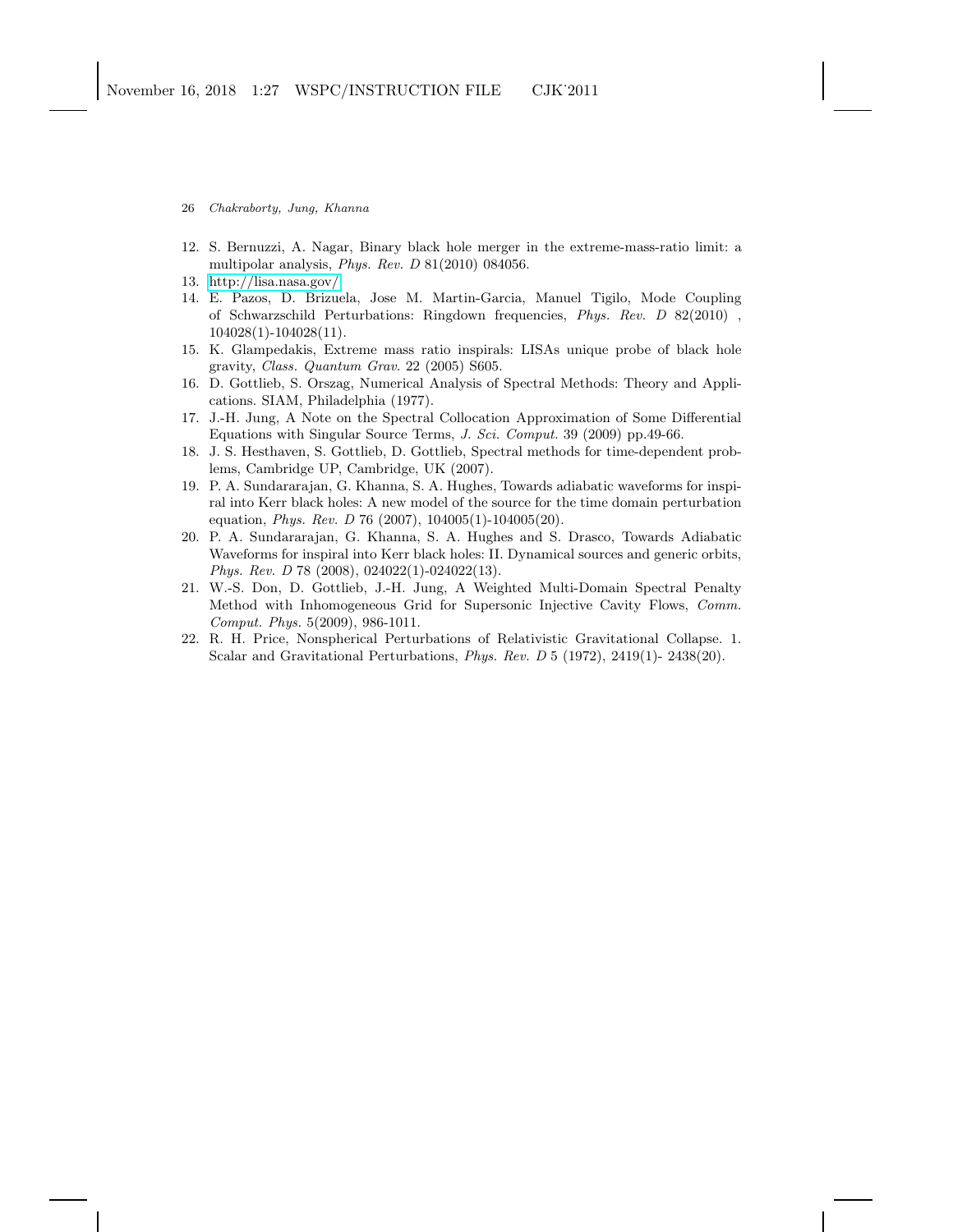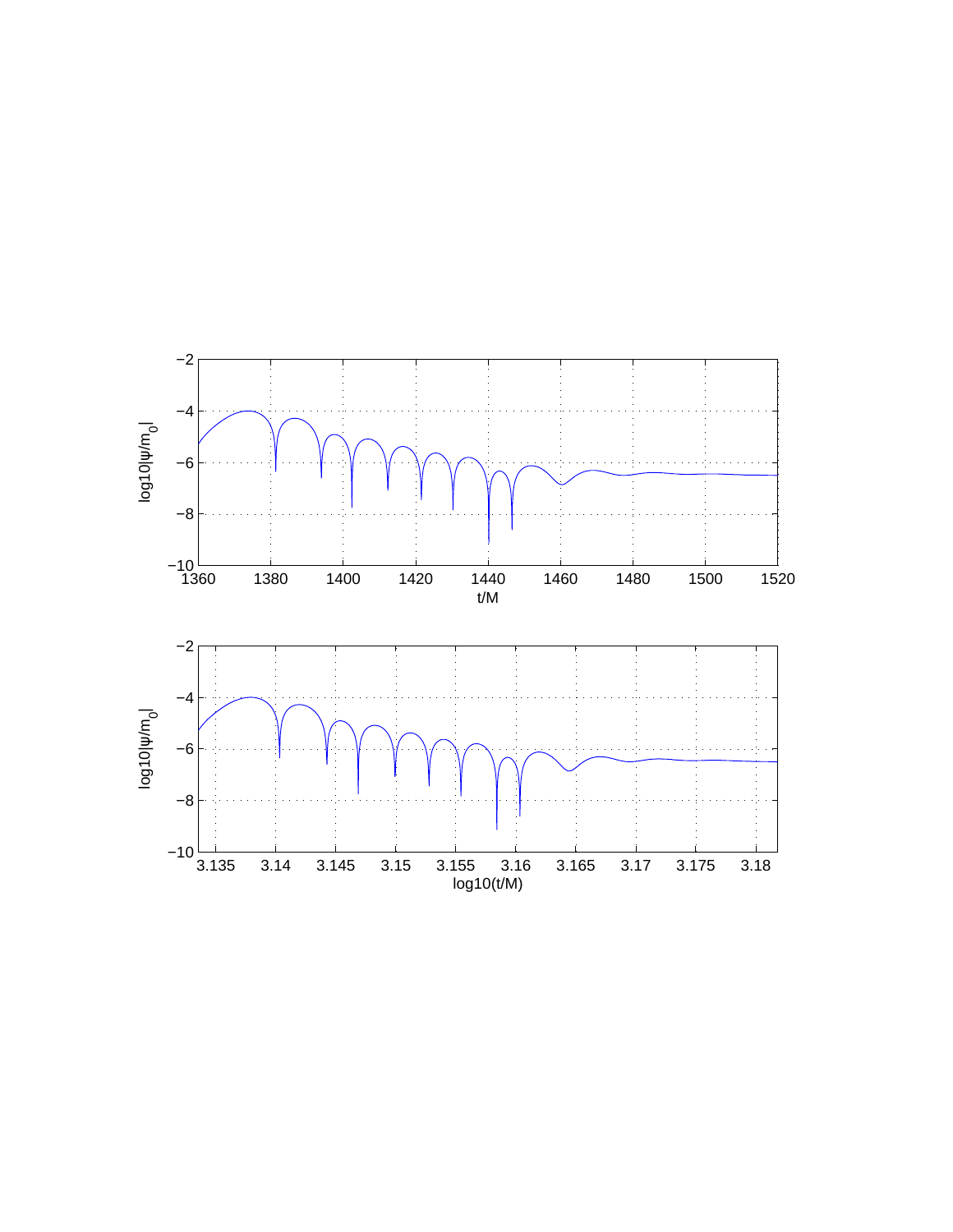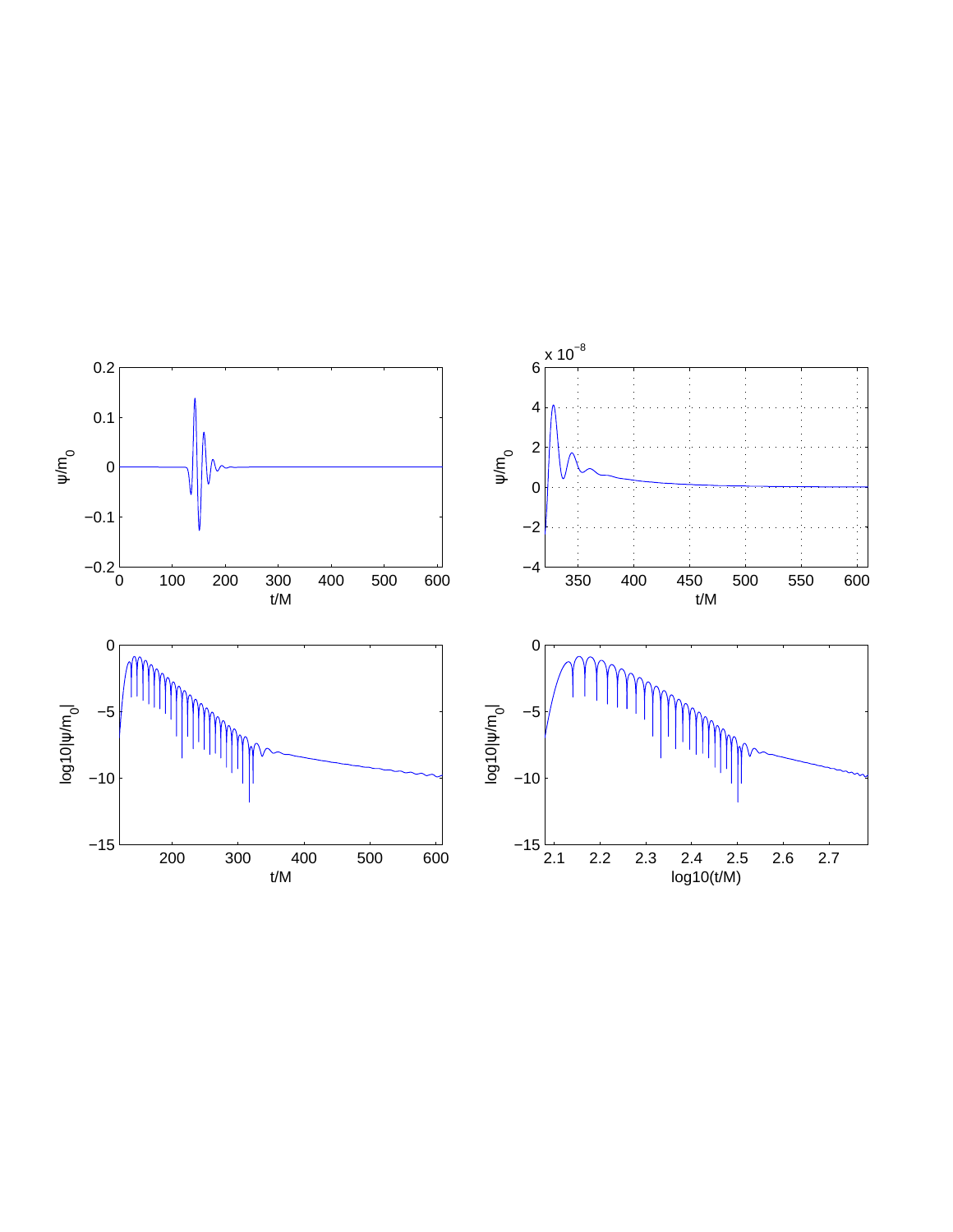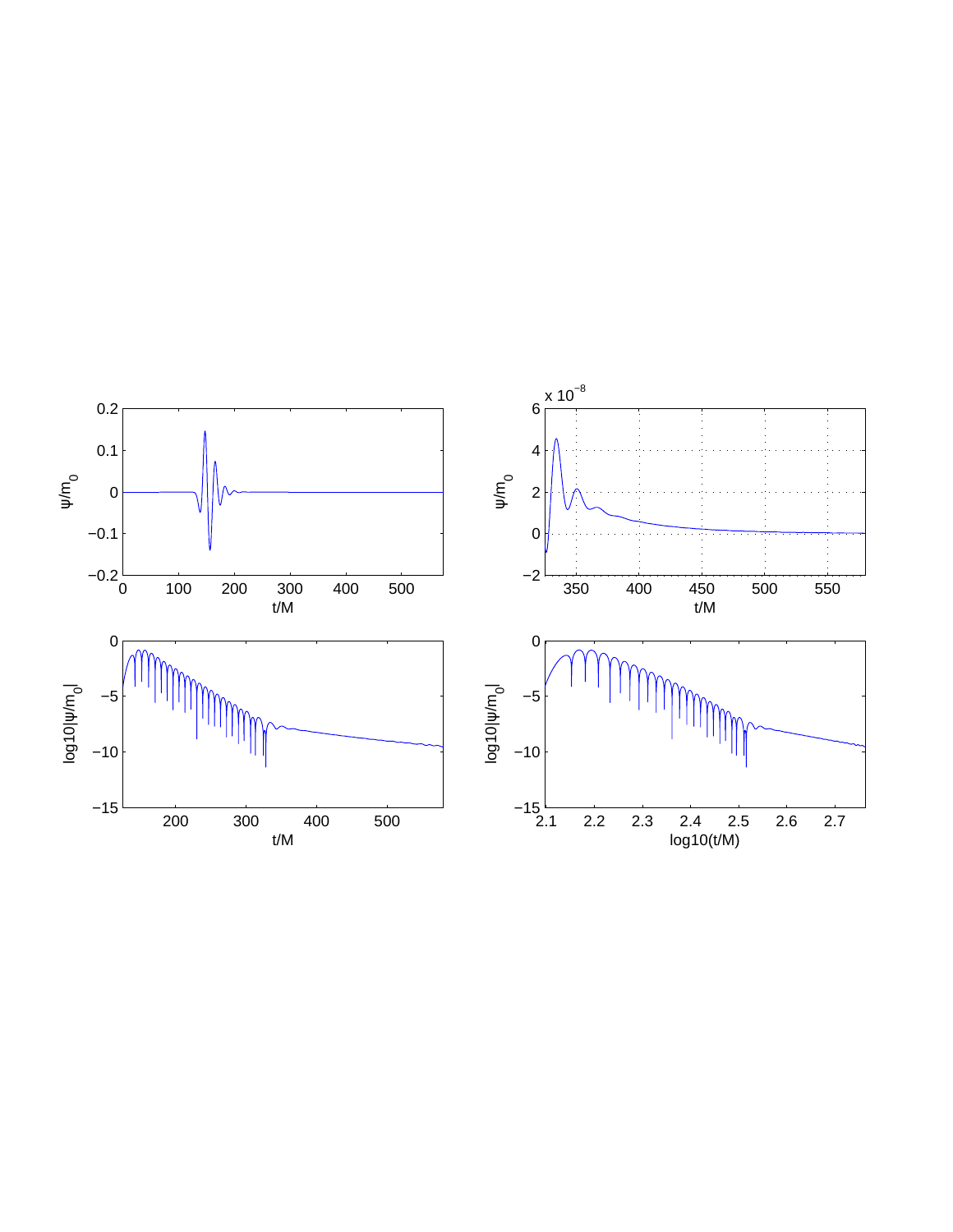